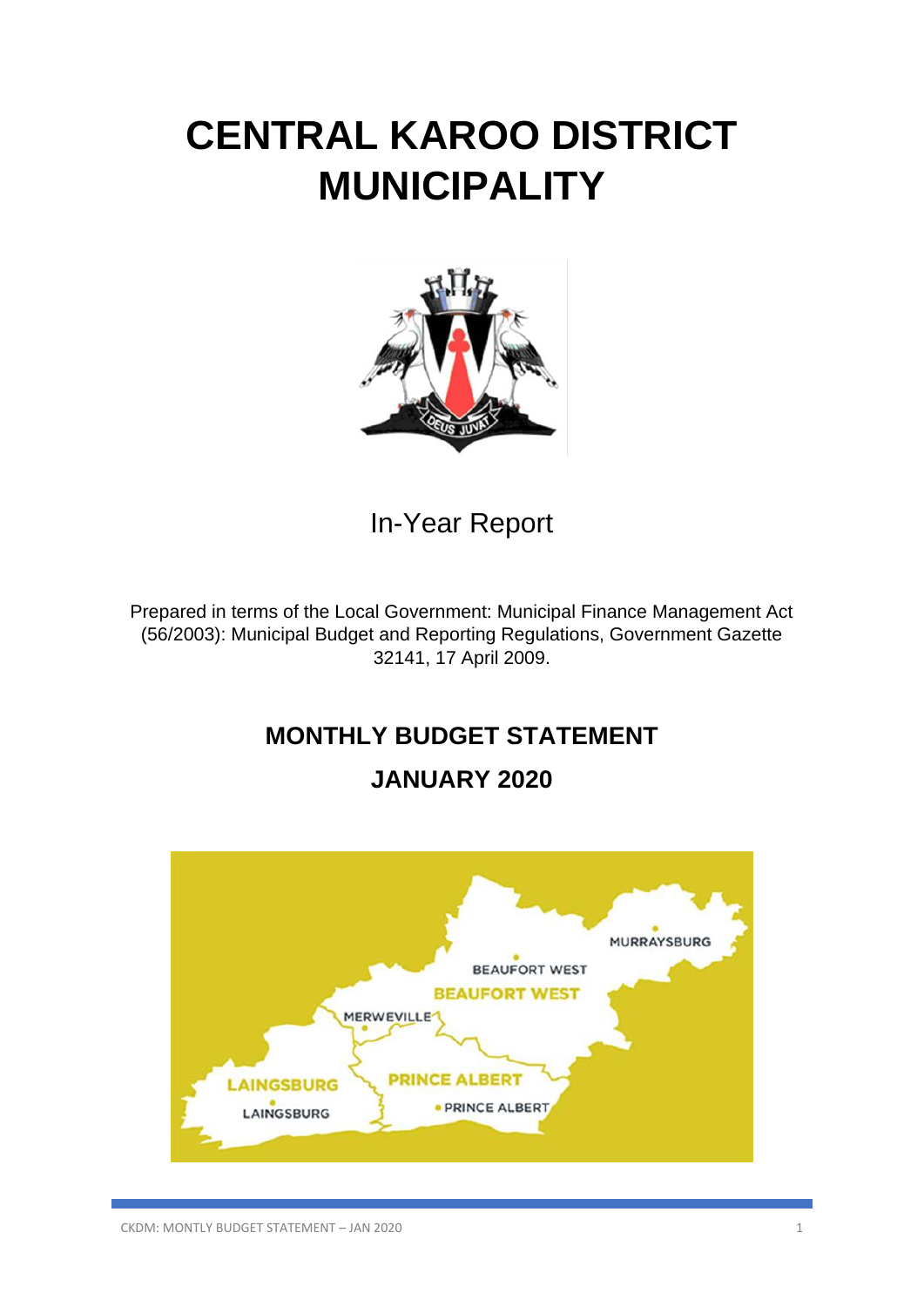### **TABLE OF CONTENT**

| 1.            | Glossary          |                                                 | $3 - 5$        |
|---------------|-------------------|-------------------------------------------------|----------------|
| 2.            | PART <sub>1</sub> | - IN-YEAR-REPORT                                |                |
| 2.1           | <b>SECTION 1</b>  | - Mayor's Report                                | 6              |
| $2.2^{\circ}$ | <b>SECTION 2</b>  | - Resolutions                                   | $\overline{7}$ |
| 2.3           | <b>SECTION 3</b>  | - Executive Summary                             | $8 - 12$       |
| 2.4           | <b>SECTION 4</b>  | - In-Year Budget Statement Tables               | $13 - 20$      |
| 3.            | PART <sub>2</sub> | - SUPPORTING DOCUMENTATION                      |                |
| 3.1           | <b>SECTION 5</b>  | - Debtors and Creditors Analysis                | 21             |
| 3.2           | <b>SECTION 6</b>  | - Allocation and Grant Receipts and Expenditure | $22 - 23$      |
| 3.3           | <b>SECTION 7</b>  | - Capital Programme Performance                 | 24             |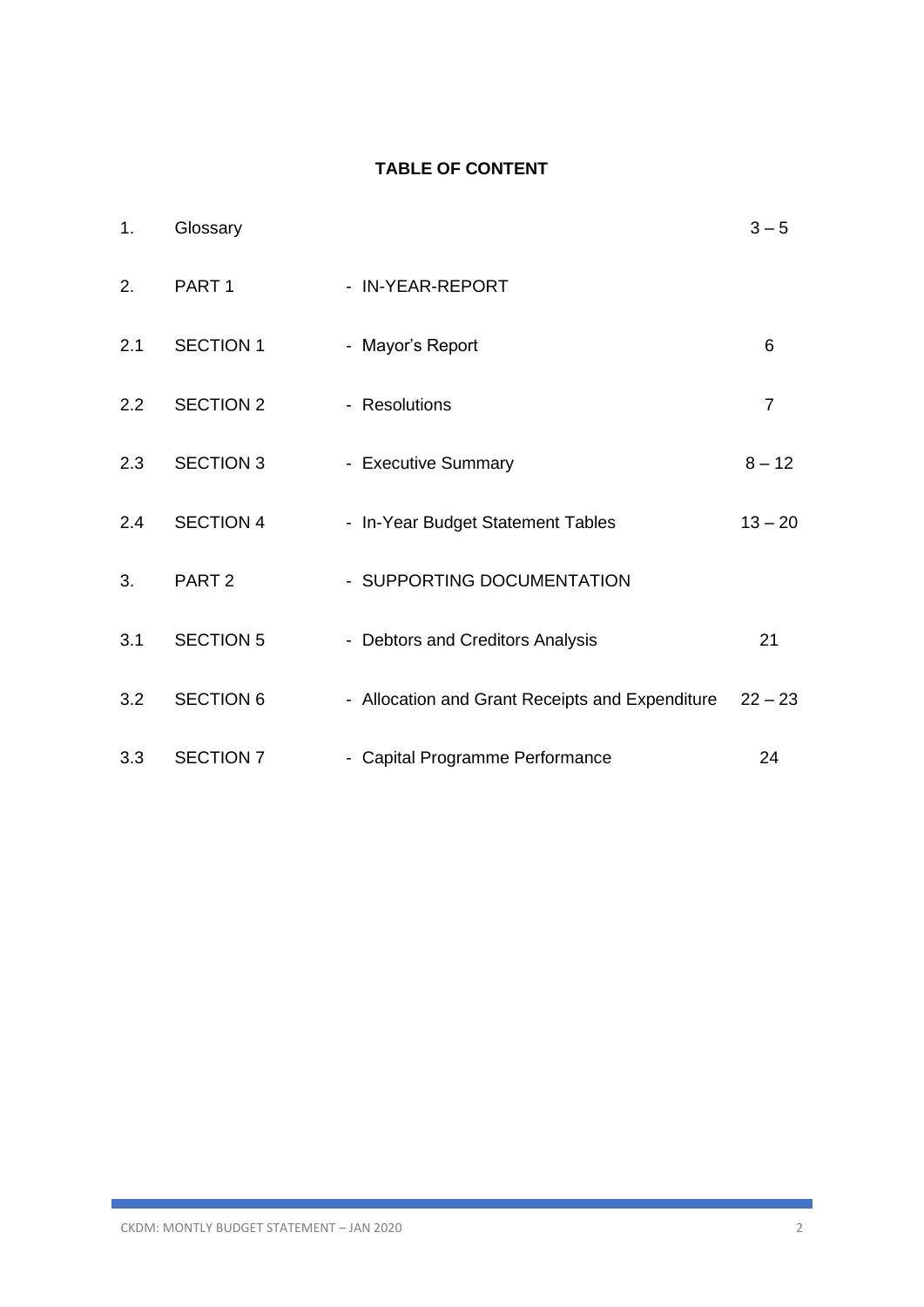### **1. GLOSSARY**

| 1.1 | <b>Adjustments Budget -</b>    | Prescribed in section 28 of the MFMA. The formal<br>means by which a municipality may revise its<br>annual budget during the year.                                                                                                                                                                                                                    |
|-----|--------------------------------|-------------------------------------------------------------------------------------------------------------------------------------------------------------------------------------------------------------------------------------------------------------------------------------------------------------------------------------------------------|
| 1.2 | <b>Allocations -</b>           | Money received from Provincial or National<br>Government or other municipalities.                                                                                                                                                                                                                                                                     |
| 1.3 | <b>Budget -</b>                | The financial plan of the Central Karoo District<br>Municipality.                                                                                                                                                                                                                                                                                     |
| 1.4 | <b>Budget Related Policy -</b> | Policy of the municipality affecting or affected by<br>the budget, examples include tariff policy, rates<br>policy, credit control and debt collection policy.                                                                                                                                                                                        |
| 1.5 | <b>Capital Expenditure -</b>   | Spending on assets such as land, buildings,<br>furniture, computer equipment and machinery.<br>Any capital expenditure must be reflected as a<br>non-current asset on the Municipality's balance<br>sheet.                                                                                                                                            |
| 1.6 | <b>Cash Flow Statement -</b>   | A statement including only actual receipts and<br>expenditure by the Municipality. Cash payments<br>receipts do not always coincide with<br>and<br>budgeted timings. For example, when an invoice<br>is received by the Municipality it is shown as<br>expenditure in the month it is received, even<br>though it may not be paid in the same period. |
| 1.7 | <b>DORA-</b>                   | Division of Revenue Act. Annual legislation that<br>shows the total allocations made by national to<br>provincial and local government.                                                                                                                                                                                                               |

1.8 **Equitable Share –** A general grant paid to Municipalities.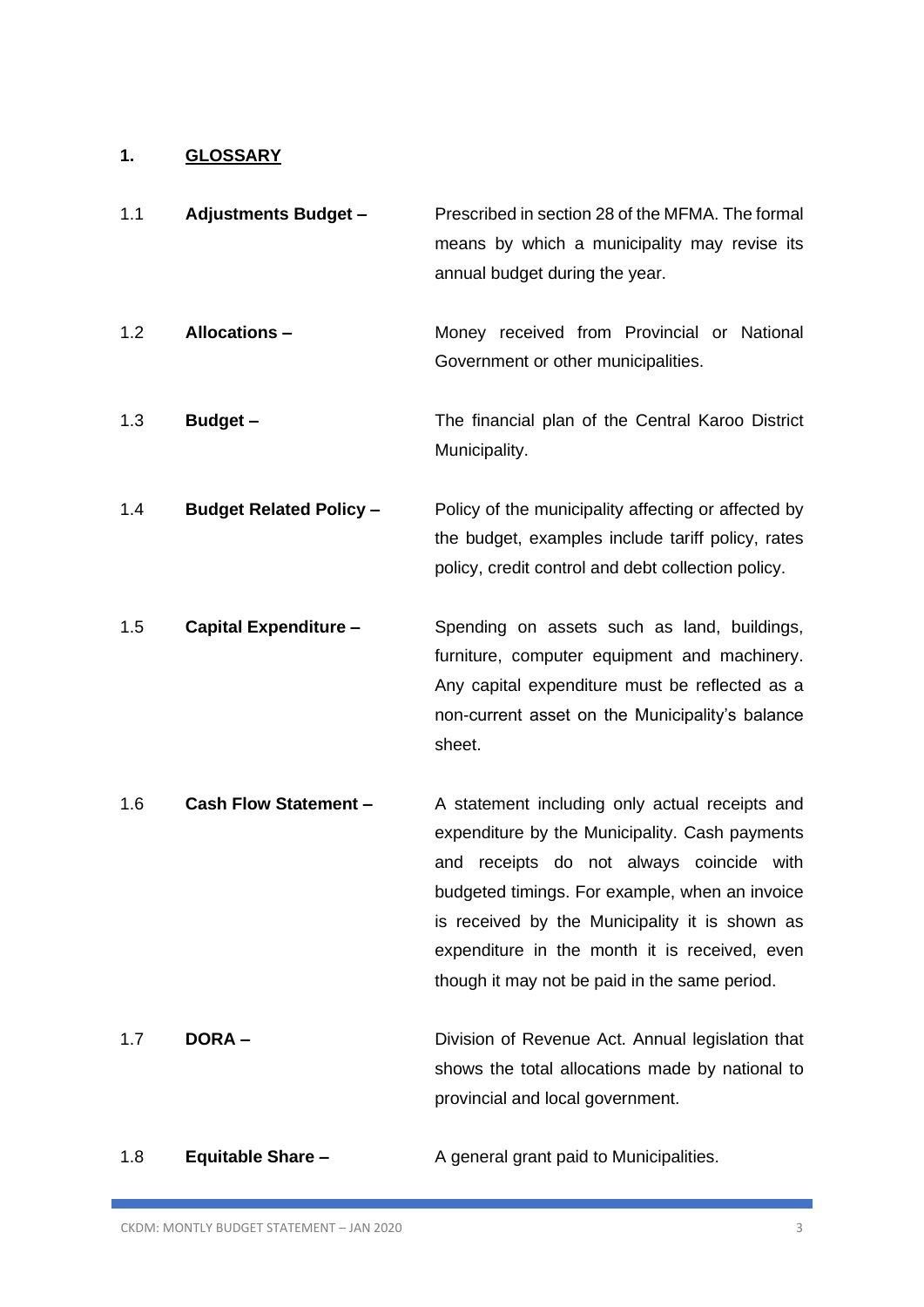| 1.9  | <b>Fruitless</b><br>Expenditure - | and | Wasteful | Expenditure that was made in vain and would<br>have been avoided had reasonable care been<br>exercised.                                                                                                                                                                       |
|------|-----------------------------------|-----|----------|-------------------------------------------------------------------------------------------------------------------------------------------------------------------------------------------------------------------------------------------------------------------------------|
| 1.10 | GFS-                              |     |          | Government Finance Statistics. An internationally<br>recognised classification system that facilitates<br>like for like comparison between Municipalities.                                                                                                                    |
| 1.11 | $GRAP -$                          |     |          | Generally Recognised Accounting Practice. The<br>new standard for municipal accounting.                                                                                                                                                                                       |
| 1.12 | $IDP -$                           |     |          | Integrated Development Plan. The main strategic<br>planning document of the Municipality.                                                                                                                                                                                     |
| 1.13 | MBRR-                             |     |          | Local<br>Government:<br>Municipal<br>Finance<br>Management Act (56/2003): Municipal Budget<br>and Reporting Regulations.                                                                                                                                                      |
| 1.14 | $MFMA -$                          |     |          | Government:<br>Local<br>Municipal<br>Finance<br>Management Act (56/2003). The principle piece<br>of legislation relating to municipal financial<br>management. Herein referred to as the Act.                                                                                 |
| 1.15 | MTREF –                           |     |          | Term Revenue and Expenditure<br>Medium<br>Framework. A medium term financial plan,<br>usually 3 years, based on a fixed first year and<br>indicative further two years budget allocations.<br>Also includes details of the previous and current<br>years' financial position. |
| 1.16 | <b>Operating Expenditure -</b>    |     |          | Spending on the day to day operations of the<br>Municipality such as salaries and wages and<br>general expenses.                                                                                                                                                              |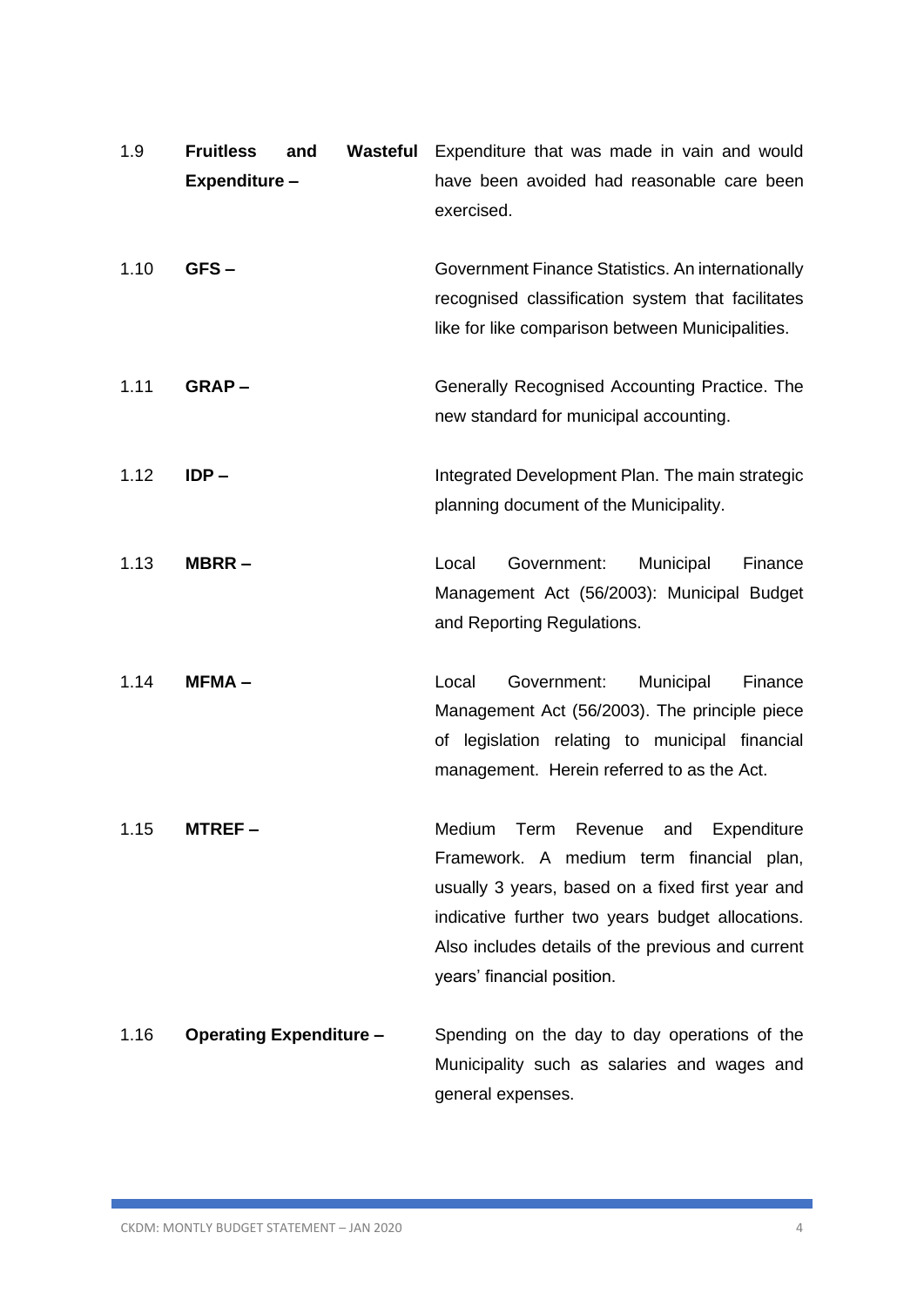- 1.17 **SDBIP –** Service Delivery and Budget Implementation Plan. A detailed plan comprising quarterly performance targets and monthly budget estimates.
- 1.18 **Strategic Objectives –** The main priorities of the Central Karoo District Municipality as set out in the IDP. Budgeted spending must contribute towards the achievement of the strategic objectives.
- 1.19 **Unauthorised Expenditure –** Generally, is spending without, or in excess of, an approved budget.

1.20 **Virement –** A transfer of budget.

1.21 **Virement Policy –** The policy that sets out the rules for budget transfers. Virements are normally allowed within a vote. Transfers between votes must be agreed by Council through an Adjustments Budget.

- 1.22 **Vote –** One of the main segments into which a budget of a municipality is divided for the appropriation of money for the different departments of the municipality. In Central Karoo District Municipality this means at directorate level. The votes for Central Karoo District therefore are:
	- Executive and Council:
	- Budget and Treasury;
	- Corporate Services; and
	- Technical Services.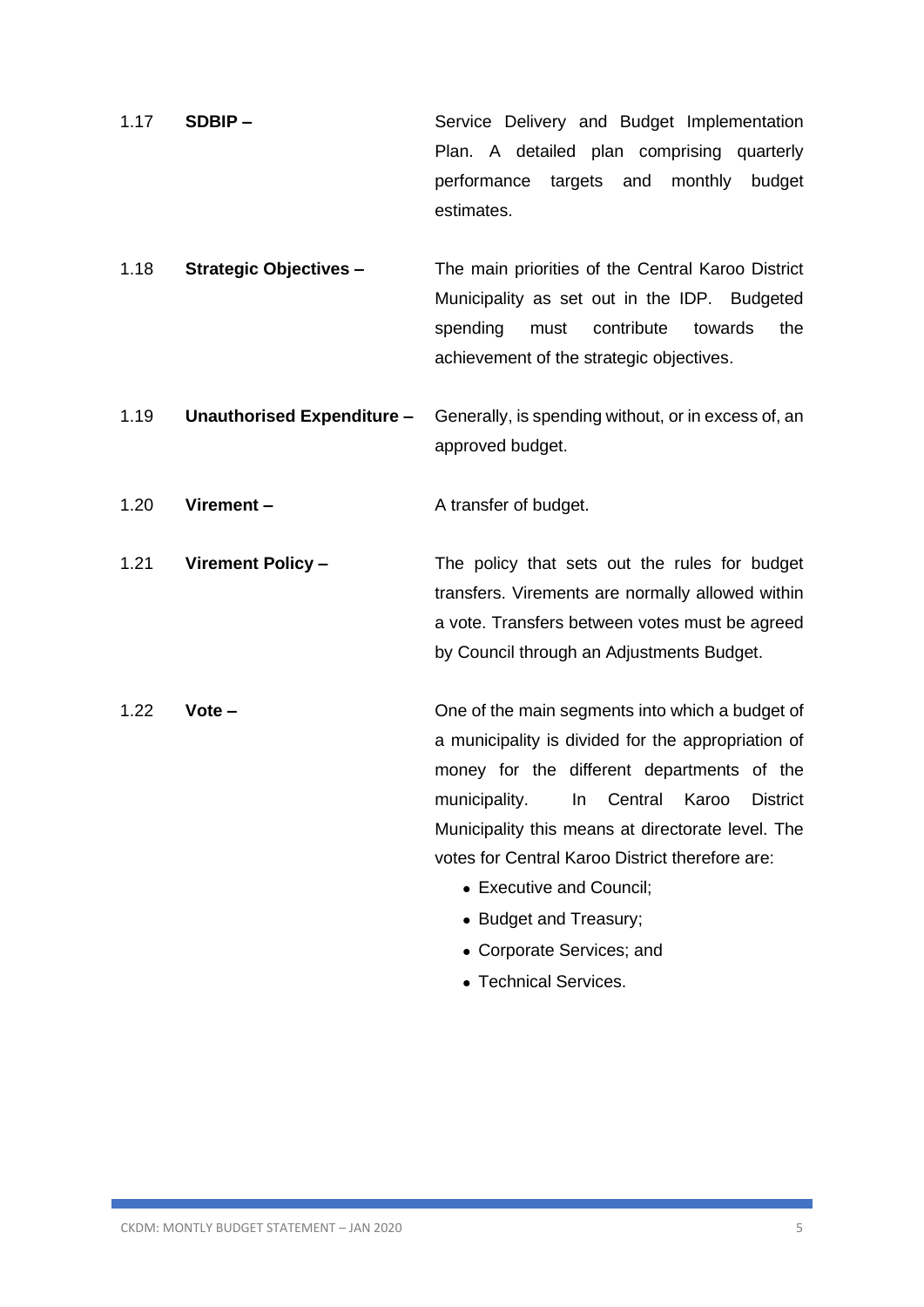# **2. PART 1: IN-YEAR REPORT**

### *2.1 SECTION 1 – MAYOR'S REPORT:*

### *2.1.1 In-Year Report: Monthly Budget Statement:*

### *2.1.1.1 Implementation of Budget in terms of SDBIP:*

No comments apart from that already mentioned in the Executive summary of this report.

### *2.1.1.2 Other Information:*

Additional clarity on the content of this report or answers to any questions is available from the Chief Financial Officer, Ms. Ursula Baartman.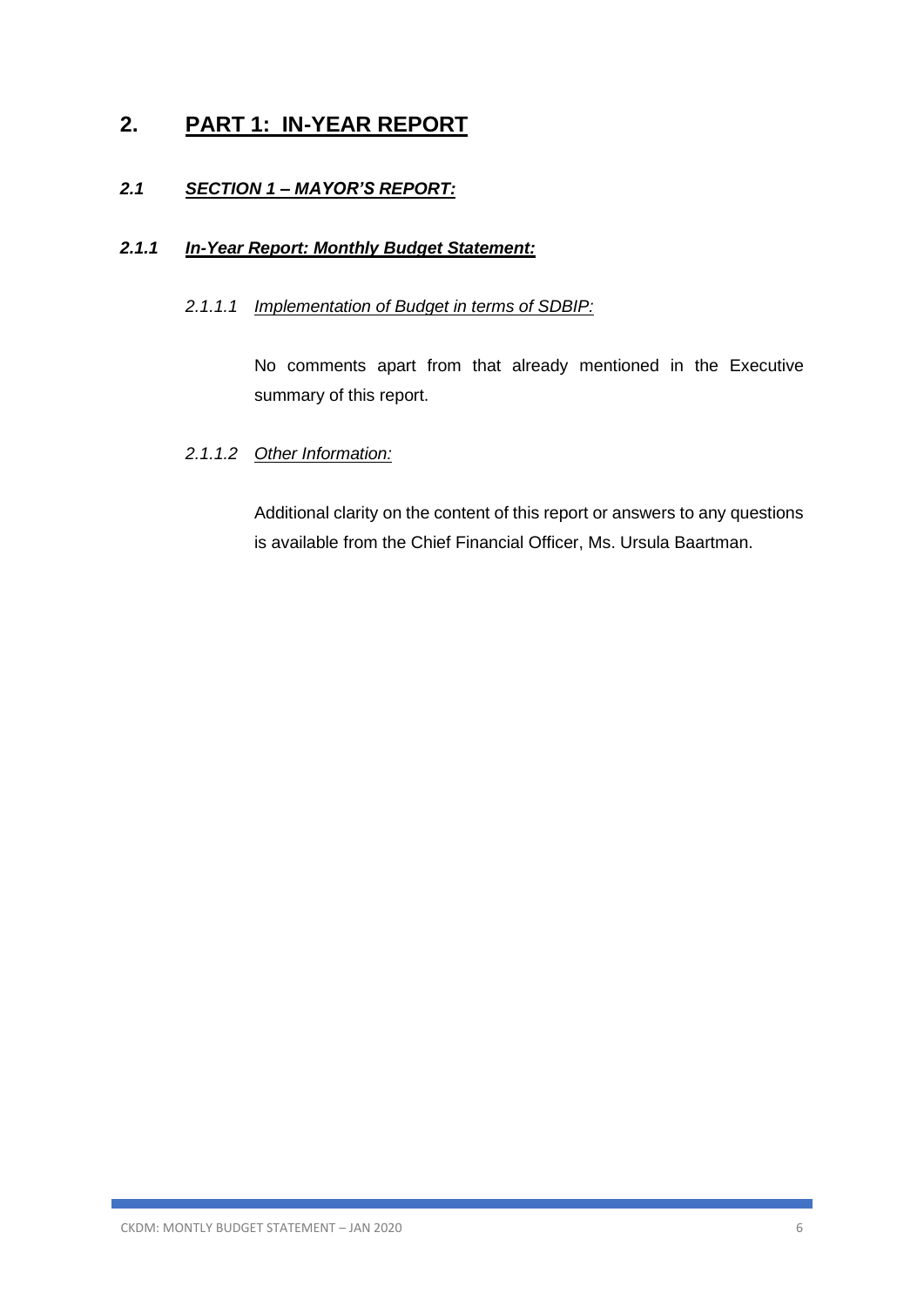### *2.2 SECTION 2 – RESOLUTIONS:*

The recommended Resolution to Council with regard to the January 2020 In-Year Report is:

### *RESOLVED:*

- (a) That the Council take note of contents in the in-year monthly report for January 2020 as set out in the schedules contained in Section 4:
	- (i) Table C1 Monthly Budget Statement Summary;
	- (ii) Table C2 Monthly Budget Statement: Financial Performance (Standard Classification);
	- (iii) Table C3 Monthly Budget Statement: Financial Performance Standard Classification (Revenue and Expenditure by Municipal Vote);
	- (iv) Table C4 Monthly Budget Statement: Financial Performance (Revenue by Source and Expenditure by Type);
	- (v) Table C5 Monthly Budget Statement: Capital Expenditure;
	- (vi) Table C6 Monthly Budget Statement: Financial Position; and
	- (vii) Table C7 Monthly Budget Statement Cash Flows.
- (b) Any other resolutions required by the Council.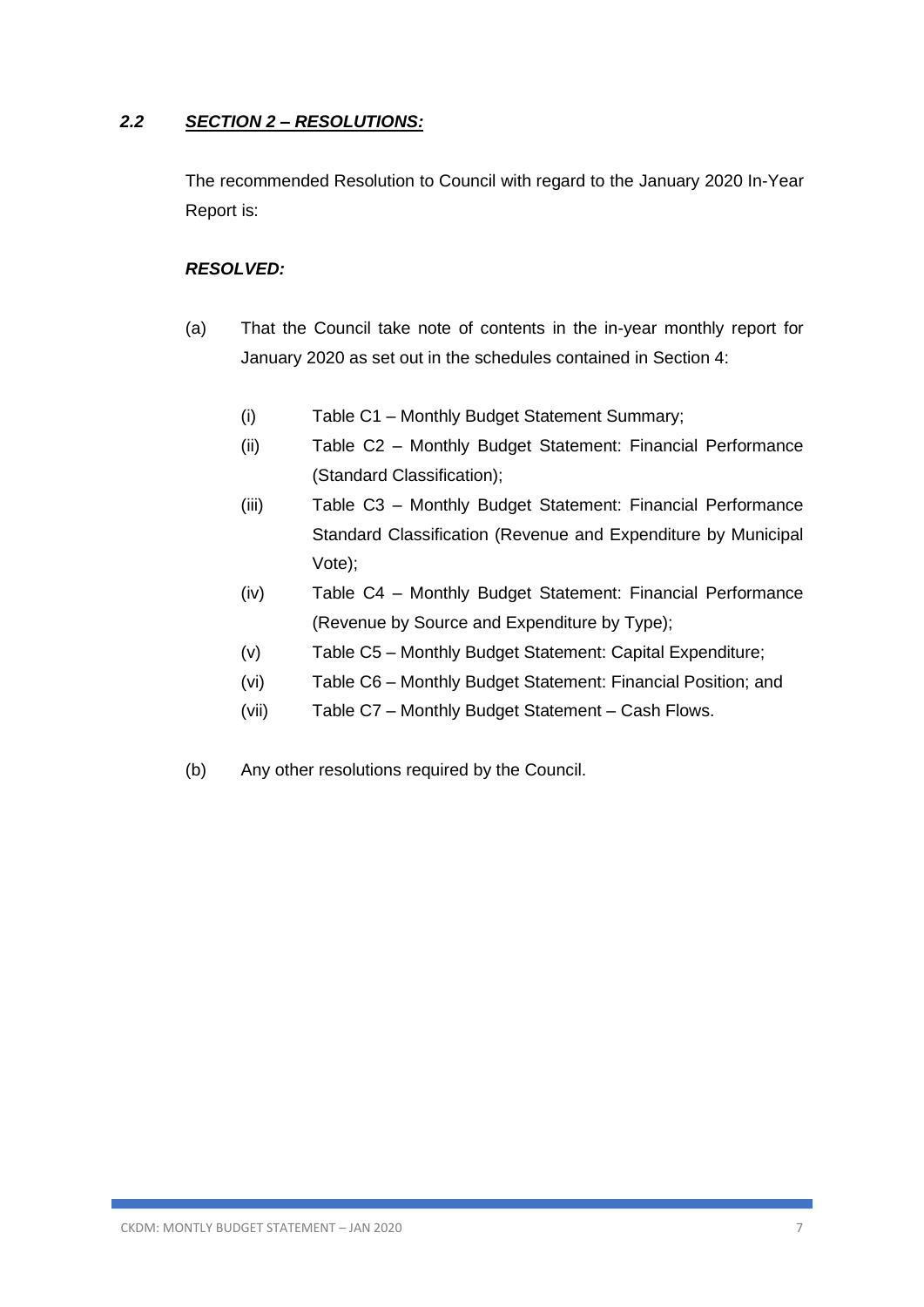### *2.3 SECTION 3 – EXECUTIVE SUMMARY:*

### *2.3.1 Introduction:*

All the schedules reflect the following information:

- Original budget;
- Monthly actual figures;
- Year-to-date actual figures;
- Year-to-date budgeted figures.

### *2.3.2 Financial Performance, Position and Cash Flow:*

Section 4 of this report includes the tables with the detailed figures.

### *2.3.2.1 Financial Performance:*

The detail of this section can be found in Section 4 of this report Table C2 (Summary per GFS); Table C3 (Summary per Municipal Vote) and Table C4 (Summary by Revenue Source and Expenditure Type). The latter is used to provide the executive summary.

### 2.3.2.1.1 Overall View:

The following table summarises the overall position on the capital and operating budgets. Take note that the Operating Expenditure only reflects the direct expenditure and exclude all indirect expenditure e.g. Administrative Costs.

|                               | Capital            | Operating          |                          |
|-------------------------------|--------------------|--------------------|--------------------------|
|                               | <b>Expenditure</b> | <b>Expenditure</b> | <b>Operating Revenue</b> |
| Original Budget               | 743 800,00         | 96 254 785,45      | 97 236 676,00            |
| Adjustment Budget             | 743 800,00         | 96 363 482,10      | 97 361 676,00            |
| Actual spend / received (YID) | 50 470,53          | 48 141 997.92      | 66 087 662,91            |
| Percentage Spend (YTD)        | 7%                 | 50%                | 68%                      |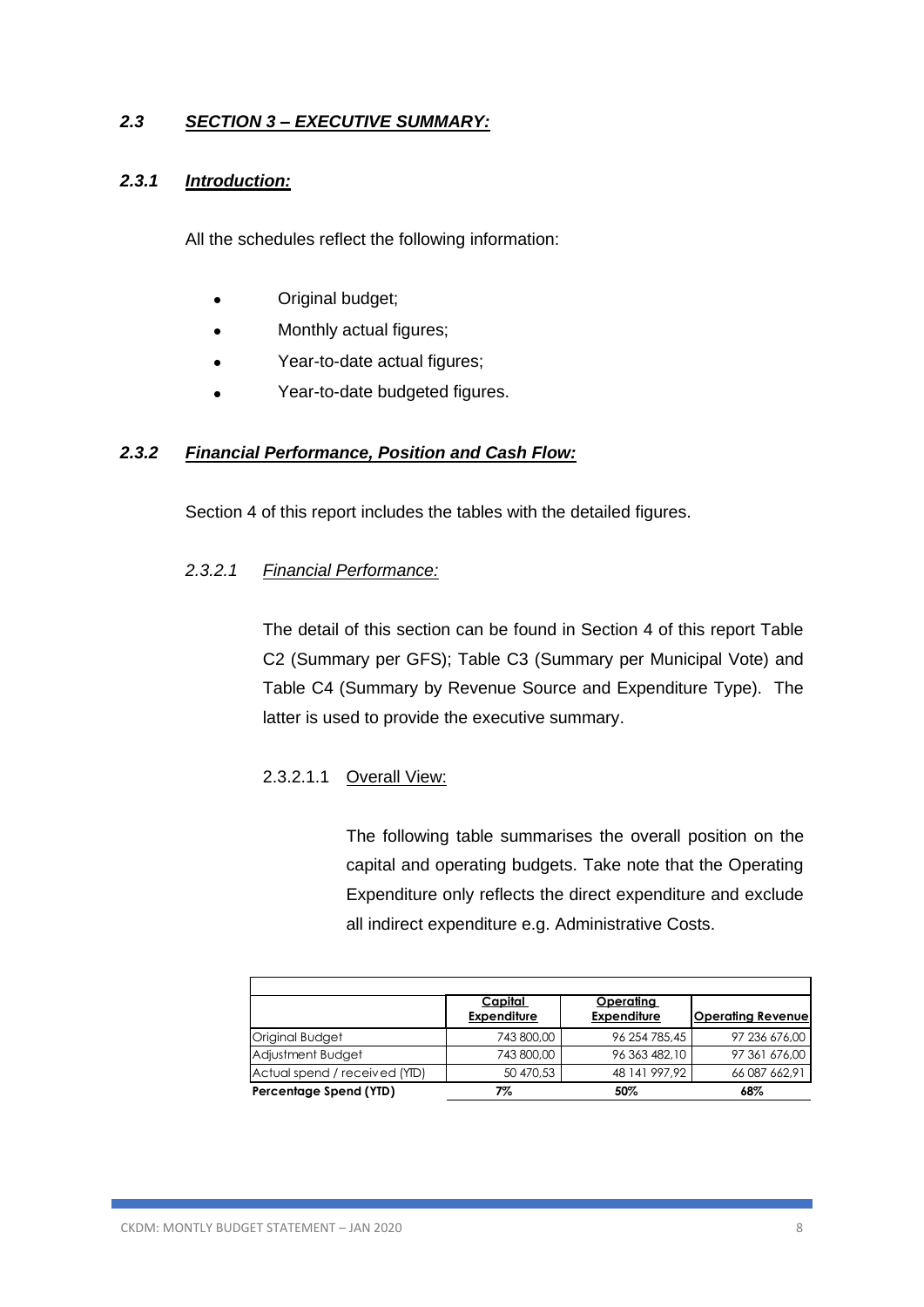The table reflects spending of the capital budget of 7%. The total operating expenditure and revenue reflects percentage spent of 50% and 68% respectively.

#### 2.3.2.1.2 Revenue by Source:

The figures represented in this section are the accrued amounts and not actual cash receipts.

The total revenue excluding capital transfers and contributions for the month of January 2020 is R 14.517 million. Refer to figure 1 for more detail.

The comparisons of the major sources of revenue are illustrated in the figure below:



 *Figure 1 – Revenue by source (\*Refer to Grants receipts schedule for actual receipts, page 22)*

### • *Other Revenue:*

The amount raised as reflected for the actual year to date represents 59% of the total budget amount. The budgeted amount received (Yearto-date) amounts to R 28.161 million.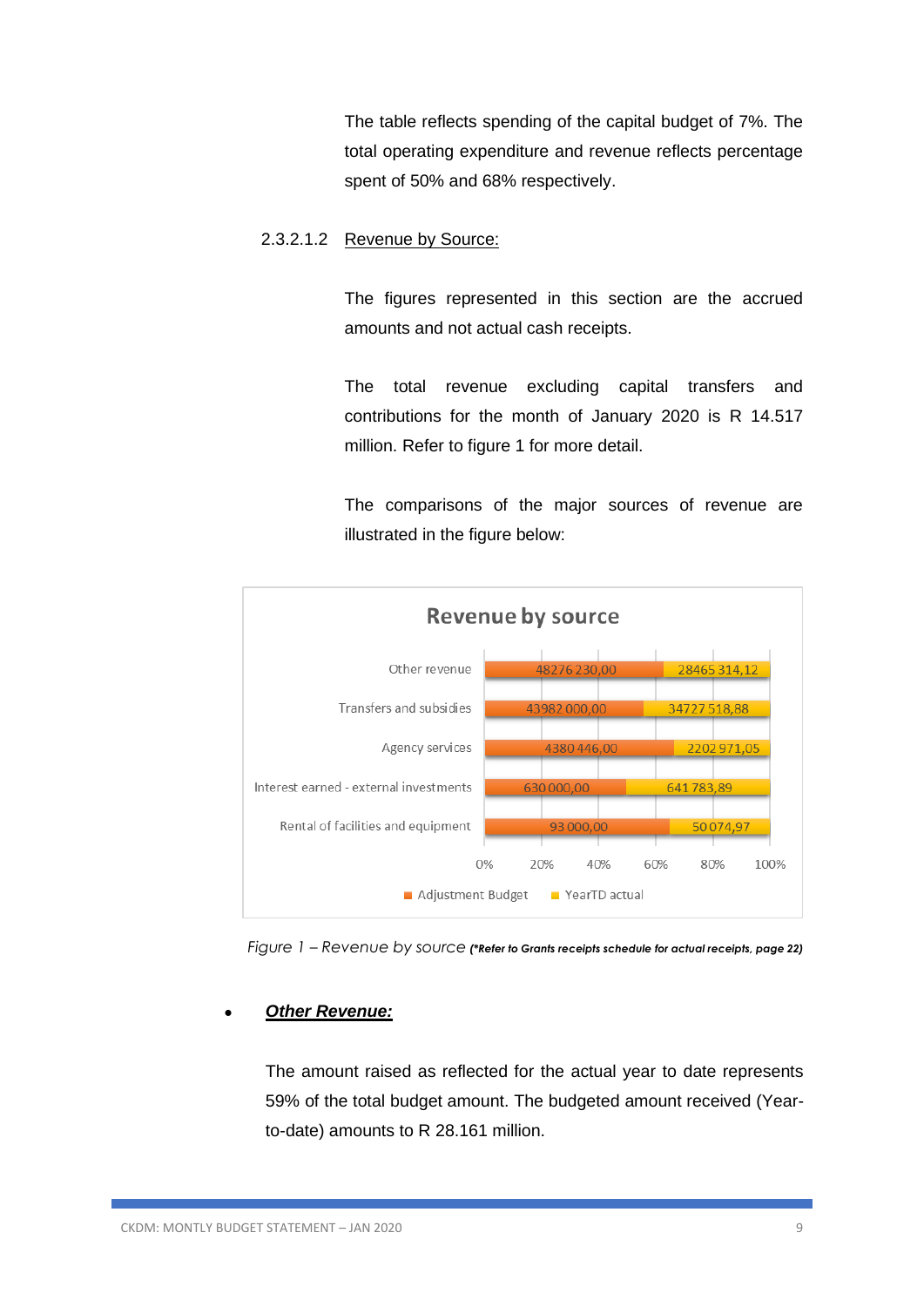### • *Interest Earned – External Investments:*

The budget amount for Interest earned R 630 000, whilst the year to date actual revenue is R 641 783.89. Thus, reflecting receipt of 102% at the end of Month 7 of the financial year. This will be increased during the adjustment budget process to address the higher anticipated revenue from interest on investments.

### *2.3.2.2 Operating Expenditure by Type:*

The figures in this section should represent the accrued amounts; in other words when the goods have been ordered; received or the invoice has been completed (reconciled with goods received and prices quoted) it should be captured as an expense. Shadow figures are reflected on the financial system once an order is issued. This action serves as a budgetary control mechanism and no actual financial entries are passed. These figures cannot be used for reporting purposes. The amounts included as expenditure are currently only those for which a payment run has been completed.

The total actual expenditure amounts to R 48.142 million and the year to date budget is R 56.149 million which represents a **variance of 14%** for the year to date.



### *2.3.2.3 Operating Expenditure by Municipal Vote (Figure 2):*

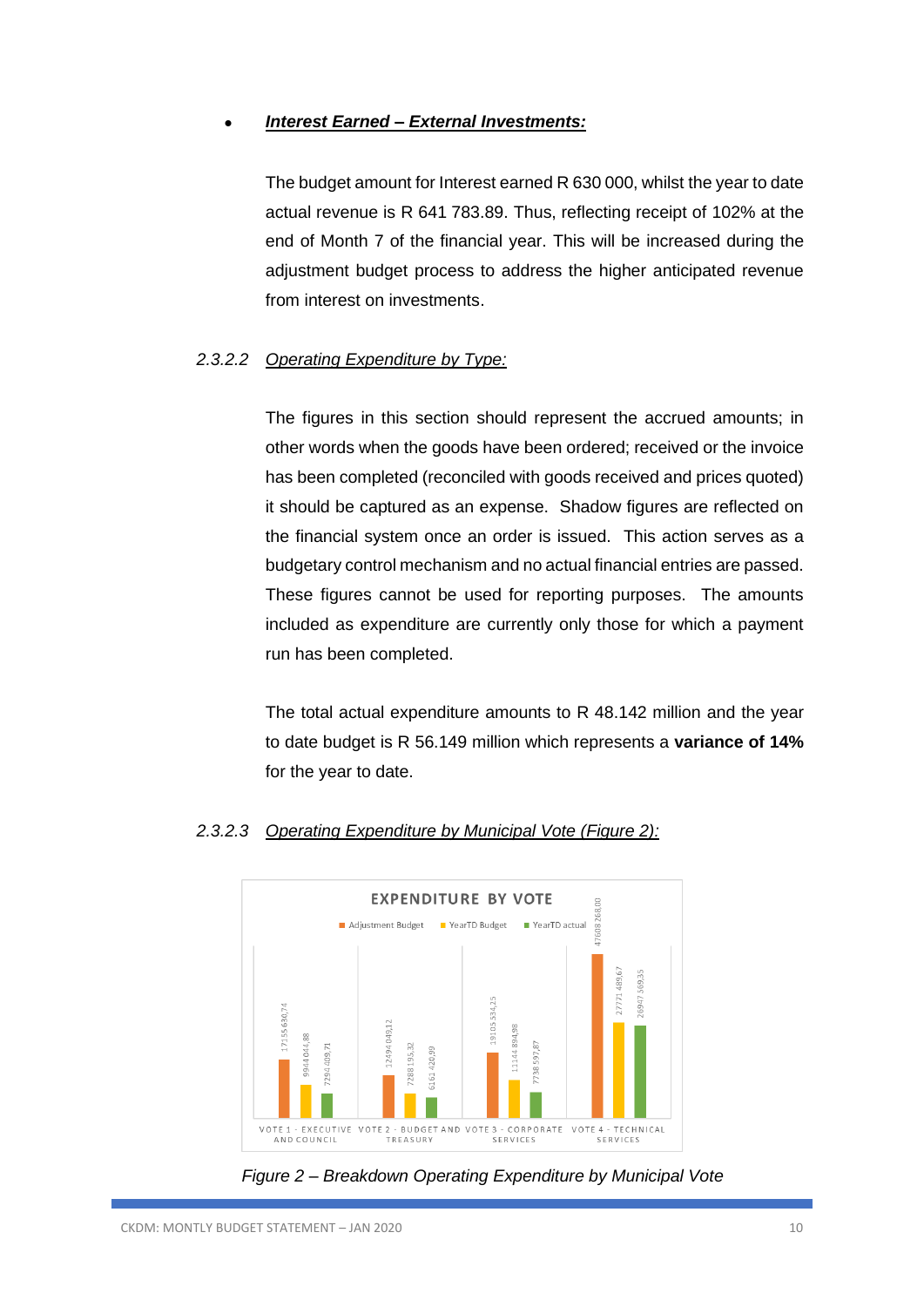| <b>Expenditure by Vote</b>     | Adjustment<br><b>Budget</b> | <b>YearTD Budget</b> | YearTD actual | % Spend |
|--------------------------------|-----------------------------|----------------------|---------------|---------|
| Vote 1 - EXECUTIVE AND COUNCIL | 17 155 630,74               | 9 944 044,88         | 7 294 409,71  | 43%     |
| Vote 2 - BUDGET AND TREASURY   | 12 494 049, 12              | 7 288 195,32         | 6 161 420.99  | 49%     |
| Vote 3 - CORPORATE SERVICES    | 19 105 534.25               | 11 144 894.98        | 7738 597,87   | 41%     |
| Vote 4 - TECHNICAL SERVICES    | 47 608 268,00               | 27 771 489.67        | 26 947 569.35 | 57%     |
| Total Expenditure by Vote      | 96 363 482.10               | 56 148 624.85        | 48 141 997.92 | 50%     |

The adjustment budget for Technical Service is R 47.608 million of which R 26.948 million has been expended representing 57% of the budget amount.

The adjustment budget for Corporate Services is R 19.106 million of which R 7.739 million has been expended representing 41% of the budget amount.

The adjustment budget for Budget and Treasury is R 12.494 million of which R 6.161 million has been expended representing 49% of the budget amount.

The adjustment budget for Executive and Council is R 17.156 million of which R 7.294 million has been expended representing 43% of the budget amount.

### *2.3.2.4 Capital Expenditure (Figure 3):*

The capital spending for the year to date of amounts to R50 470.53. The total capital budget amount is R 743 800, thus reflecting total spending of 7% at the end of January 2020.



 *Figure 3 – Breakdown Capital Expenditure by month*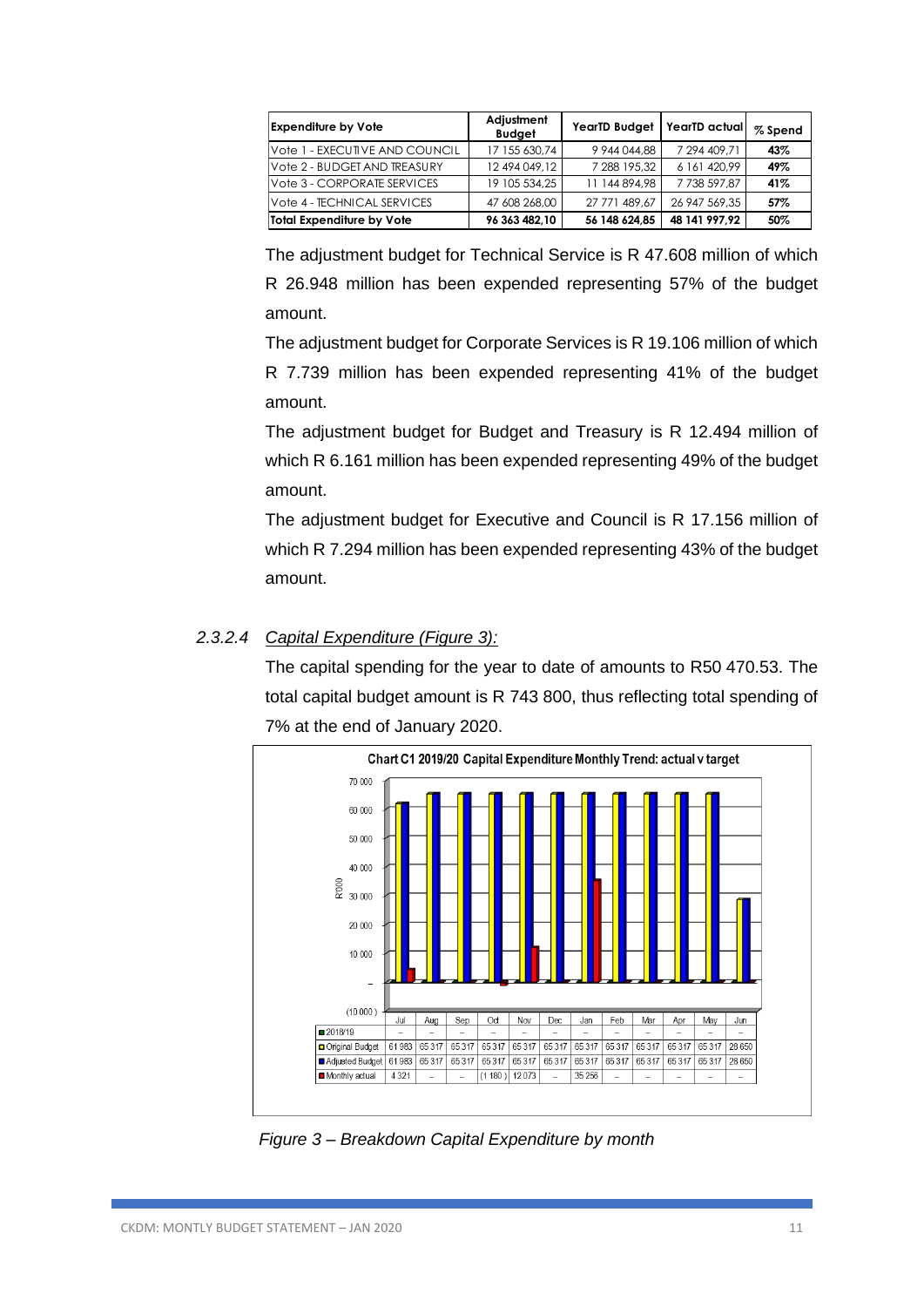### *2.3.3 Cash Flow:*

The detail of this section can be found in Section 4 of this report Table C7 (Cashflow statement). The balance at the end of January for the cash flow statement amounts to R 25.370 million.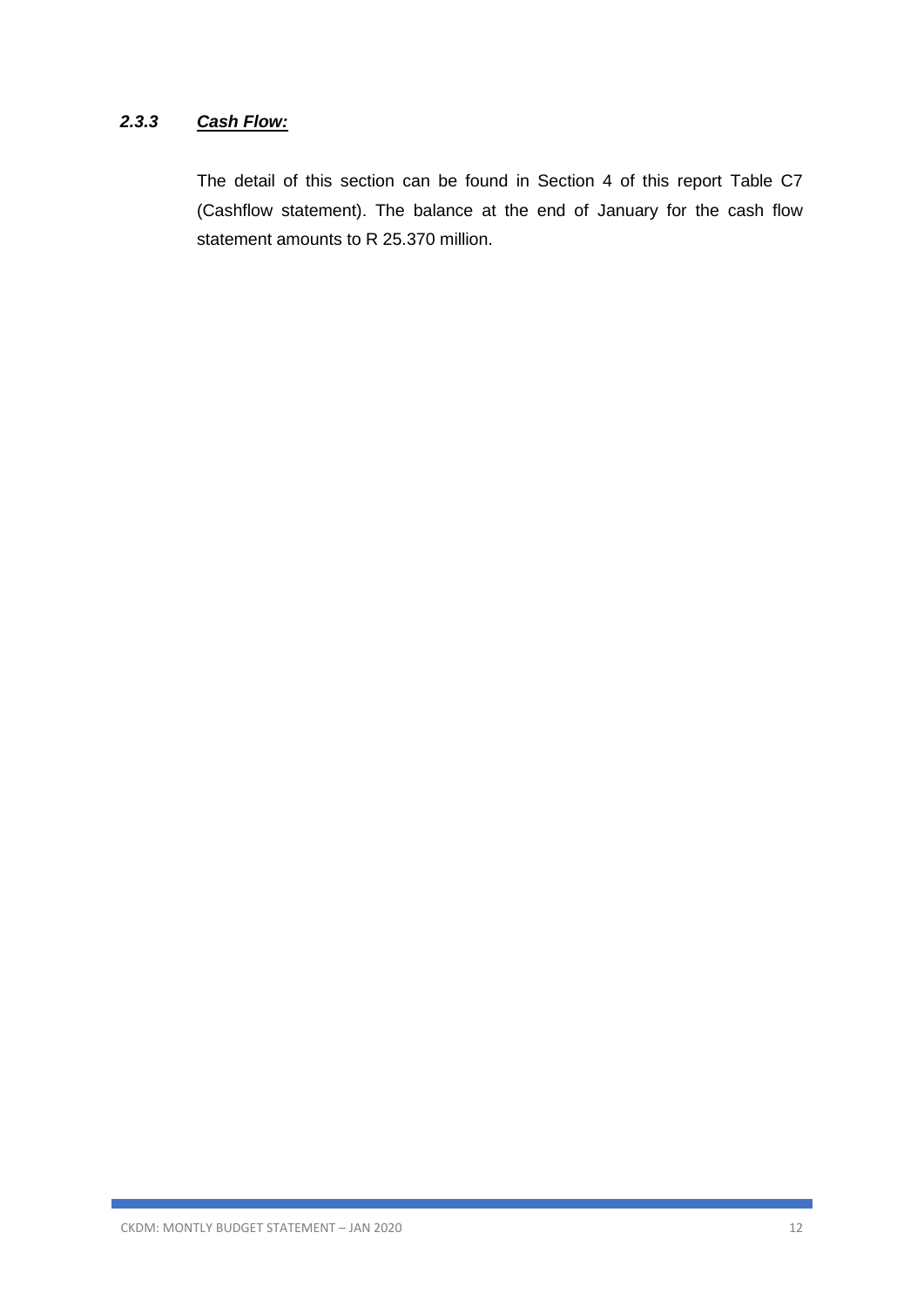### *2.4 SECTION 4 – IN-YEAR BUDGET STATEMENT TABLE:*

#### *2.4.1.1 Table C1: Monthly Budget Statement Summary:*

The table below provides a summary of the most important information by pulling its information from the other tables to follow.

|                                                   | 2018/19                  |                          |                          |                          | Budget Year 2019/20      |                |                          |                |                  |
|---------------------------------------------------|--------------------------|--------------------------|--------------------------|--------------------------|--------------------------|----------------|--------------------------|----------------|------------------|
| Description                                       | Audited                  | Original                 | Adjusted                 | Monthly                  | YearTD                   | YearTD         | <b>YTD</b>               | <b>YTD</b>     | <b>Full Year</b> |
|                                                   | Outcome                  | <b>Budget</b>            | <b>Budget</b>            | actual                   | actual                   | budget         | variance                 | variance       | Forecast         |
| R thousands                                       |                          |                          |                          |                          |                          |                |                          | %              |                  |
| Financial Performance                             |                          |                          |                          |                          |                          |                |                          |                |                  |
| Property rates                                    |                          | $\overline{a}$           | $\overline{\phantom{0}}$ | ۰                        | $\overline{a}$           | $\overline{a}$ | $\overline{\phantom{a}}$ |                |                  |
| Service charges                                   |                          |                          |                          |                          |                          |                |                          |                |                  |
| Investment revenue                                |                          | 630                      | 630                      | 177                      | 642                      | 368            | 274                      | 75%            |                  |
| Transfers and subsidies                           | ۰                        | 43 857                   | 43 982                   | 10 264                   | 34 728                   | 25 583         | 9 1 4 4                  | 36%            |                  |
| Other own revenue                                 |                          | 52 750                   | 52 750                   | 4 0 76                   | 30 718                   | 30 771         | (52)                     | $-0%$          |                  |
| Total Revenue (excluding capital transfers        | $\overline{\phantom{a}}$ | 97 237                   | 97 362                   | 14 517                   | 66 088                   | 56 721         | 9 3 6 6                  | 17%            |                  |
| and contributions)                                |                          |                          |                          |                          |                          |                |                          |                |                  |
| Employ ee costs                                   |                          | 51 840                   | 51 840                   | 3513                     | 28 163                   | 30 240         | (2077)                   | $-7%$          |                  |
| Remuneration of Councillors                       | ۳                        | 3796                     | 3796                     | 330                      | 2 3 9 5                  | 2 2 1 4        | 181                      | 8%             |                  |
| Depreciation & asset impairment                   | ۰                        | 283                      | 283                      | $\overline{\phantom{a}}$ | $\overline{a}$           | 165            | (165)                    | $-100%$        |                  |
| Finance charges                                   |                          |                          |                          |                          |                          |                |                          |                |                  |
| Materials and bulk purchases                      |                          | 11 502                   | 11 502                   | 15                       | 35                       | 6709           | (6674)                   | $-99%$         |                  |
| Transfers and subsidies                           |                          | $\overline{a}$           | ۳                        | $\overline{a}$           | $\overline{\phantom{a}}$ | L,             |                          |                |                  |
| Other ex penditure                                |                          | 28 834                   | 28 943                   | 1 6 9 7                  | 17 548                   | 16 820         | 728                      | 4%             |                  |
| <b>Total Expenditure</b>                          | $\overline{\phantom{a}}$ | 96 255                   | 96 363                   | 5 5 5 5                  | 48 142                   | 56 149         | (8007)                   | $-14%$         | ۰                |
| Surplus/(Deficit)                                 | $\overline{\phantom{a}}$ | 982                      | 998                      | 8962                     | 17 946                   | 573            | 17 373                   | 3033%          | ۰                |
| Transfers and subsidies - capital (monetary alloc |                          |                          | $\overline{\phantom{0}}$ |                          |                          |                |                          |                |                  |
| Contributions & Contributed assets                |                          |                          | ۰                        | $\overline{a}$           | ÷                        | ۰              | ۳                        |                |                  |
| Surplus/(Deficit) after capital transfers &       | ۰                        | 982                      | 998                      | 8962                     | 17 946                   | 573            | 17 373                   | 3033%          |                  |
| contributions                                     |                          |                          |                          |                          |                          |                |                          |                |                  |
| Share of surplus/ (deficit) of associate          | ۰                        | $\overline{a}$           | L,                       | ۰                        |                          | ۰              |                          |                |                  |
| Surplus/ (Deficit) for the year                   | ۰                        | 982                      | 998                      | 8962                     | 17 946                   | 573            | 17 373                   | 3033%          |                  |
| Capital expenditure & funds sources               |                          |                          |                          |                          |                          |                |                          |                |                  |
| Capital expenditure                               | ۰                        | 744                      | 1 0 4 7                  | 35                       | 50                       | 434            | (383)                    | $-88%$         |                  |
| Capital transfers recognised                      | $\overline{a}$           | $\overline{\phantom{a}}$ | L,                       | $\overline{a}$           | $\overline{a}$           | ۰              | $\overline{a}$           |                |                  |
| Public contributions & donations                  |                          |                          | $\overline{a}$           | $\overline{a}$           | L                        |                |                          |                |                  |
| Borrow ing                                        | ۳                        | $\overline{\phantom{a}}$ | L,                       | $\overline{a}$           | $\overline{\phantom{a}}$ | ۰              | $\overline{a}$           |                |                  |
| Internally generated funds                        | ۰                        | 744                      | 744                      | 35                       | 50                       | 434            | (383)                    | $-88%$         | ۰                |
| Total sources of capital funds                    | ÷                        | 744                      | 744                      | 35                       | 50                       | 434            | (383)                    | $-88%$         |                  |
| inancial position                                 |                          |                          |                          |                          |                          |                |                          |                |                  |
| Total current assets                              |                          | 9 4 4 3                  | 9 4 5 9                  |                          | 33 096                   |                |                          |                | 9 4 4 3          |
| Total non current assets                          |                          | 19 261                   | 19 261                   |                          | 17 992                   |                |                          |                | 19 261           |
| Total current liabilities                         | ۰                        | 8 2 1 8                  | 8 2 1 8                  |                          | 9868                     |                |                          |                | 8 2 1 8          |
| Total non current liabilities                     | ۰                        | 18 091                   | 18 091                   |                          | 15 274                   |                |                          |                | 18 091           |
| Community wealth/Equity                           | ۰                        | 2 3 9 6                  | 2412                     |                          | 25 946                   |                |                          |                | 2 3 9 6          |
|                                                   |                          |                          |                          |                          |                          |                |                          |                |                  |
| <b>Cash flows</b>                                 |                          |                          |                          |                          |                          |                |                          |                |                  |
| Net cash from (used) operating                    |                          | 1 3 3 0                  | 1 3 4 6                  | 8 9 6 2                  | 19 3 65                  | 776            | (18589)                  | -2396%         |                  |
| Net cash from (used) investing                    |                          | (784)                    | (784)                    | 35                       | (1094)                   | (457)          | 637                      | $-139%$        |                  |
| Net cash from (used) financing                    |                          | (11)                     | (11)                     | $\overline{a}$           |                          | (7)            | (7)                      | 100%           |                  |
| Cash/cash equivalents at the month/year end       | ۰                        | 4 140                    | 4 157                    | ۳                        | 25 370                   | 3917           | (21453)                  | $-548%$        | 7 0 9 9          |
| Debtors & creditors analysis                      | 0-30 Days                | 31-60 Days               | 61-90 Days               | 91-120 Days              | 121-150 Dys              | 151-180 Dys    | 181 Dys-<br>1 Yr         | Over 1Yr       | Total            |
| Debtors Age Analysis                              |                          |                          |                          |                          |                          |                |                          |                |                  |
| Total By Income Source                            | 56                       | 32                       | $\overline{2}$           | 1                        |                          | 1 204          |                          |                | 1 2 9 5          |
| <b>Creditors Age Analysis</b>                     |                          |                          |                          |                          |                          |                |                          |                |                  |
| <b>Total Creditors</b>                            | 120                      | 3                        | 15                       | 0                        | 4                        |                |                          | $\overline{a}$ | 142              |
|                                                   |                          |                          |                          |                          |                          |                |                          |                |                  |

**DC5 Central Karoo - Table C1 Monthly Budget Statement Summary - M07 January**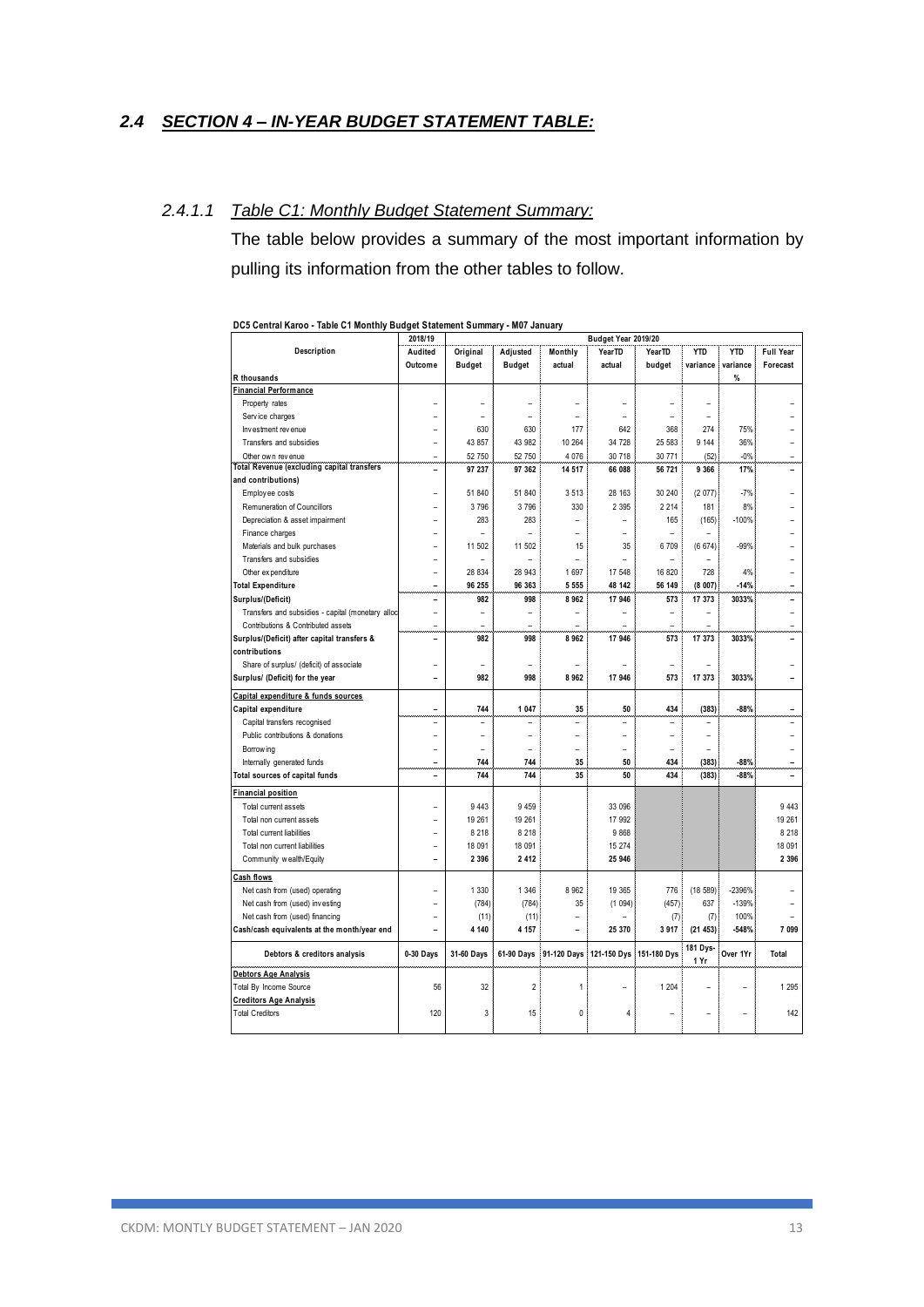# *2.4.1.2 Table C2: Monthly Budget Statement – Financial Performance (Standard Classification):*

This table reflects the operating budget (Financial Performance) in the standard classifications which are the Government Finance Statistics Functions and Sub-functions. These are used by National Treasury to assist the compilation of national and international accounts for comparison purposes, regardless of the unique organisational structures used by the different institutions.

|                                     |                | 2018/19                  | Budget Year 2019/20 |                          |                          |                    |                |                          |            |                          |  |
|-------------------------------------|----------------|--------------------------|---------------------|--------------------------|--------------------------|--------------------|----------------|--------------------------|------------|--------------------------|--|
| Description                         | Ref            | Audited                  | Original            | Adjusted                 | Monthly                  | Year <sub>TD</sub> | <b>YearTD</b>  | <b>YTD</b>               | <b>YTD</b> | <b>Full Year</b>         |  |
|                                     |                | Outcome                  | <b>Budget</b>       | <b>Budget</b>            | actual                   | actual             | budget         | variance                 | variance   | Forecast                 |  |
| R thousands                         | $\mathbf{1}$   |                          |                     |                          |                          |                    |                |                          | %          |                          |  |
| Revenue - Functional                |                |                          |                     |                          |                          |                    |                |                          |            |                          |  |
| Governance and administration       |                |                          | 47 086              | 47 211                   | 10 708                   | 37 600             | 27 467         | 10 133                   | 37%        |                          |  |
| Executive and council               |                |                          | 37 969              | 37 969                   | 10 512                   | 23 246             | 22 149         | 1 0 9 7                  | 5%         |                          |  |
| Finance and administration          |                |                          | 9 1 1 7             | 9 1 1 7                  | 196                      | 14 3 54            | 5 3 1 8        | 9 0 36                   | 170%       |                          |  |
| Internal audit                      |                |                          |                     | 125                      | $\overline{a}$           |                    | $\overline{a}$ | $\overline{a}$           |            |                          |  |
| Community and public safety         |                |                          | 45                  | 45                       | 83                       | 122                | 26             | 96                       | 368%       |                          |  |
| Community and social services       |                |                          |                     |                          | $\overline{a}$           |                    |                |                          |            |                          |  |
| Sport and recreation                |                |                          |                     |                          |                          | $\overline{a}$     |                | $\overline{a}$           |            |                          |  |
| Public safety                       |                |                          |                     |                          | 80                       | 80                 | $\overline{a}$ | 80                       | #DIV/0!    |                          |  |
| Housing                             |                |                          |                     | $\overline{a}$           | $\overline{a}$           | $\overline{a}$     | $\overline{a}$ | $\overline{\phantom{a}}$ |            |                          |  |
| Health                              |                |                          | 45                  | 45                       | 3                        | 42                 | 26             | 16                       | 61%        |                          |  |
| Economic and environmental services |                | ۳                        | 50 106              | 50 106                   | 3727                     | 28 366             | 29 229         | (863)                    | $-3%$      |                          |  |
| Planning and development            |                |                          | 2 3 3 1             | 2 3 3 1                  |                          | 27                 | 1 3 6 0        | (1333)                   | -98%       |                          |  |
| Road transport                      |                | $\overline{\phantom{a}}$ | 47 775              | 47 775                   | 3727                     | 28 339             | 27 869         | 470                      | 2%         |                          |  |
| Env ironmental protection           |                |                          |                     |                          |                          |                    |                |                          |            |                          |  |
| <b>Trading services</b>             |                |                          |                     | ٠                        | ۰                        |                    | ۰              | $\overline{a}$           |            |                          |  |
| Energy sources                      |                |                          |                     |                          |                          |                    |                | $\overline{a}$           |            |                          |  |
| Water management                    |                |                          |                     | $\overline{a}$           | $\overline{a}$           |                    | $\overline{a}$ | $\overline{a}$           |            |                          |  |
| Waste water management              |                |                          |                     | $\overline{\phantom{a}}$ | $\overline{a}$           |                    | $\overline{a}$ | $\overline{a}$           |            |                          |  |
| Waste management                    |                |                          |                     | $\overline{a}$           | $\overline{\phantom{0}}$ | $\overline{a}$     | $\overline{a}$ | $\overline{a}$           |            |                          |  |
| Other                               | 4              | $\overline{\phantom{a}}$ |                     | ۰                        | ÷                        | ۰                  | ۰              | ۰                        |            | $\overline{\phantom{0}}$ |  |
| <b>Total Revenue - Functional</b>   | $\overline{2}$ | $\blacksquare$           | 97 237              | 97 362                   | 14 517                   | 66 088             | 56 721         | 9 3 6 6                  | 17%        | $\overline{\phantom{a}}$ |  |
| Expenditure - Functional            |                |                          |                     |                          |                          |                    |                |                          |            |                          |  |
| Governance and administration       |                |                          | 33 790              | 33 899                   | 1 4 3 6                  | 15 206             | 19 711         | (4505)                   | $-23%$     |                          |  |
| Executive and council               |                |                          | 8 4 7 3             | 8 4 7 3                  | 648                      | 4 8 2 9            | 4 9 4 3        | (114)                    | $-2%$      |                          |  |
| Finance and administration          |                |                          | 24 955              | 24 955                   | 783                      | 10 307             | 14 557         | (4250)                   | $-29%$     |                          |  |
| Internal audit                      |                |                          | 363                 | 471                      | 5                        | 71                 | 212            | (141)                    | $-67%$     |                          |  |
| Community and public safety         |                |                          | 6 4 5 1             | 6 4 5 1                  | 463                      | 3 5 7 8            | 3763           | (185)                    | $-5%$      |                          |  |
| Community and social services       |                |                          |                     |                          |                          |                    | L              | $\overline{a}$           |            |                          |  |
| Sport and recreation                |                |                          |                     |                          | $\overline{a}$           | $\overline{a}$     | $\overline{a}$ | $\overline{a}$           |            |                          |  |
| Public safety                       |                |                          | 1886                | 1886                     | 130                      | 954                | 1 100          | (146)                    | $-13%$     |                          |  |
| Housing                             |                |                          |                     |                          | $\overline{a}$           |                    | $\overline{a}$ |                          |            |                          |  |
| Health                              |                |                          | 4 5 6 5             | 4 5 6 5                  | 332                      | 2 6 2 4            | 2 6 6 3        | (39)                     | $-1%$      |                          |  |
| Economic and environmental services |                | ۰                        | 55 823              | 55 823                   | 3 6 5 6                  | 29 341             | 32 564         | (3 223)                  | $-10%$     |                          |  |
| Planning and development            |                | ÷                        | 6 4 3 2             | 6 4 3 2                  | 327                      | 2 3 9 1            | 3752           | (1361)                   | -36%       |                          |  |
| Road transport                      |                |                          | 49 391              | 49 391                   | 3 3 2 9                  | 26 950             | 28 811         | (1862)                   | $-6%$      |                          |  |
| Environmental protection            |                |                          |                     |                          | $\overline{a}$           |                    |                |                          |            |                          |  |
| <b>Trading services</b>             |                | $\overline{a}$           |                     | ۰                        | ۰                        |                    | L.             | $\overline{a}$           |            |                          |  |
| Energy sources                      |                |                          |                     |                          |                          |                    |                |                          |            |                          |  |
| Water management                    |                |                          |                     |                          |                          |                    |                |                          |            |                          |  |
| Waste water management              |                |                          |                     |                          |                          |                    |                | $\overline{a}$           |            |                          |  |
| Waste management                    |                |                          |                     |                          | $\overline{a}$           | $\overline{a}$     | $\overline{a}$ | $\overline{a}$           |            |                          |  |
| Other                               |                | ۰                        | 190                 | 190                      | $\overline{\phantom{0}}$ | 17                 | 111            | (94)                     | $-85%$     | $\overline{a}$           |  |
| Total Expenditure - Functional      | 3              | $\overline{\phantom{a}}$ | 96 255              | 96 363                   | 5 5 5 5                  | 48 142             | 56 149         | (8007)                   | $-14%$     | $\overline{\phantom{0}}$ |  |
| Surplus/ (Deficit) for the year     |                | $\overline{a}$           | 982                 | 998                      | 8962                     | 17 946             | 573            | 17 373                   | 3033%      | $\overline{a}$           |  |

**DC5 Central Karoo - Table C2 Monthly Budget Statement - Financial Performance (functional classification) - M07 January**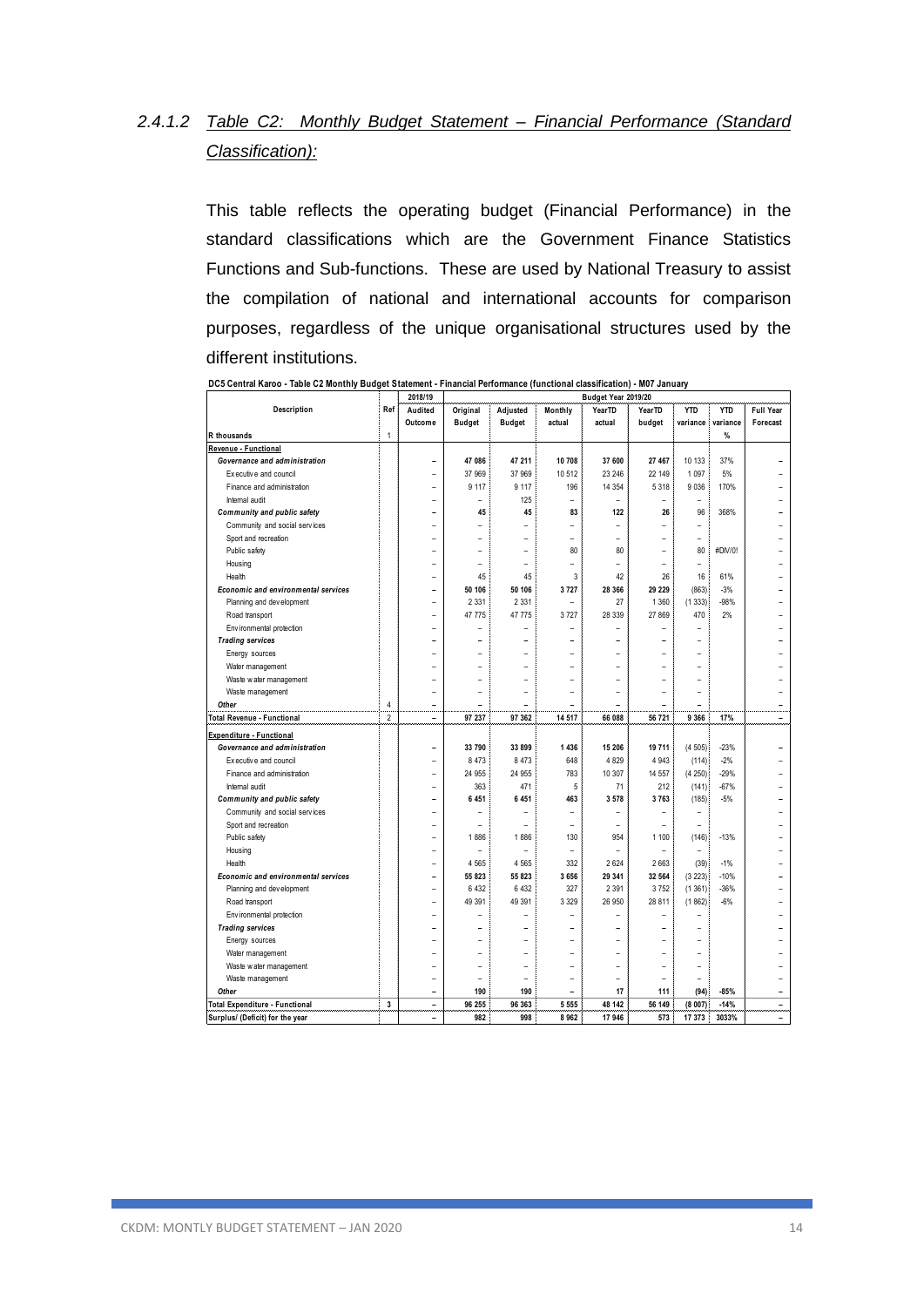### *2.4.1.3 Table C3: Monthly Budget Statement – Financial:*

The budget is approved by Council on the municipal vote level. The municipal votes reflect the organisational structure of the municipality. On the next page, as part of Table C3, a table with the sub-votes is also prepared.

| <b>Vote Description</b>          |     | 2018/19<br>Budget Year 2019/20 |          |               |         |         |         |            |            |                  |
|----------------------------------|-----|--------------------------------|----------|---------------|---------|---------|---------|------------|------------|------------------|
|                                  | Ref | Audited                        | Original | Adjusted      | Monthly | YearTD  | YearTD  | <b>YTD</b> | <b>YTD</b> | <b>Full Year</b> |
|                                  |     | Outcome                        | Budget   | <b>Budget</b> | actual  | actual  | budget  | variance   | variance   | Forecast         |
| R thousands                      |     |                                |          |               |         |         |         |            | %          |                  |
| <b>Revenue by Vote</b>           |     |                                |          |               |         |         |         |            |            |                  |
| Vote 1 - EXECUTIVE AND COUNCIL   |     |                                | 40 300   | 40 4 25       | 10 512  | 23 27 3 | 23 509  | (236)      | $-1,0%$    |                  |
| Vote 2 - BUDGET AND TREASURY     |     |                                | 4 3 9 8  | 4 3 9 8       | 178     | 14 293  | 2 5 6 6 | 11 727     | 457.1%     |                  |
| Vote 3 - CORPORATE SERVICES      |     |                                | 4 7 6 3  | 4 7 6 3       | 100     | 183     | 2 7 7 9 | (2595)     | $-93.4%$   |                  |
| Vote 4 - TECHNICAL SERVICES      |     |                                | 47 775   | 47 775        | 3727    | 28 339  | 27 869  | 470        | 1.7%       |                  |
| <b>Total Revenue by Vote</b>     | 2   |                                | 97 237   | 97 362        | 14 517  | 66 088  | 56 721  | 9 3 6 6    | 16.5%      |                  |
| <b>Expenditure by Vote</b>       |     |                                |          |               |         |         |         |            |            |                  |
| Vote 1 - EXECUTIVE AND COUNCIL   |     |                                | 17 047   | 17 156        | 983     | 7 2 9 4 | 9 9 4 4 | (2650)     | $-26.6%$   |                  |
| Vote 2 - BUDGET AND TREASURY     |     |                                | 12 4 9 4 | 12 4 94       | 212     | 6 1 6 1 | 7 288   | (1 127)    | $-15,5%$   |                  |
| Vote 3 - CORPORATE SERVICES      |     |                                | 19 10 6  | 19 10 6       | 1 0 3 1 | 7 7 3 9 | 11 145  | (3, 406)   | $-30.6%$   |                  |
| Vote 4 - TECHNICAL SERVICES      |     |                                | 47 608   | 47 608        | 3 3 2 9 | 26 948  | 27 771  | (824)      | $-3,0%$    |                  |
| <b>Total Expenditure by Vote</b> |     |                                | 96 255   | 96 363        | 5 5 5 5 | 48 142  | 56 149  | (8007)     | $-14,3%$   |                  |
| Surplus/ (Deficit) for the year  | 2   |                                | 982      | 998           | 8962    | 17 946  | 573     | 17 373     | 3033,1%    |                  |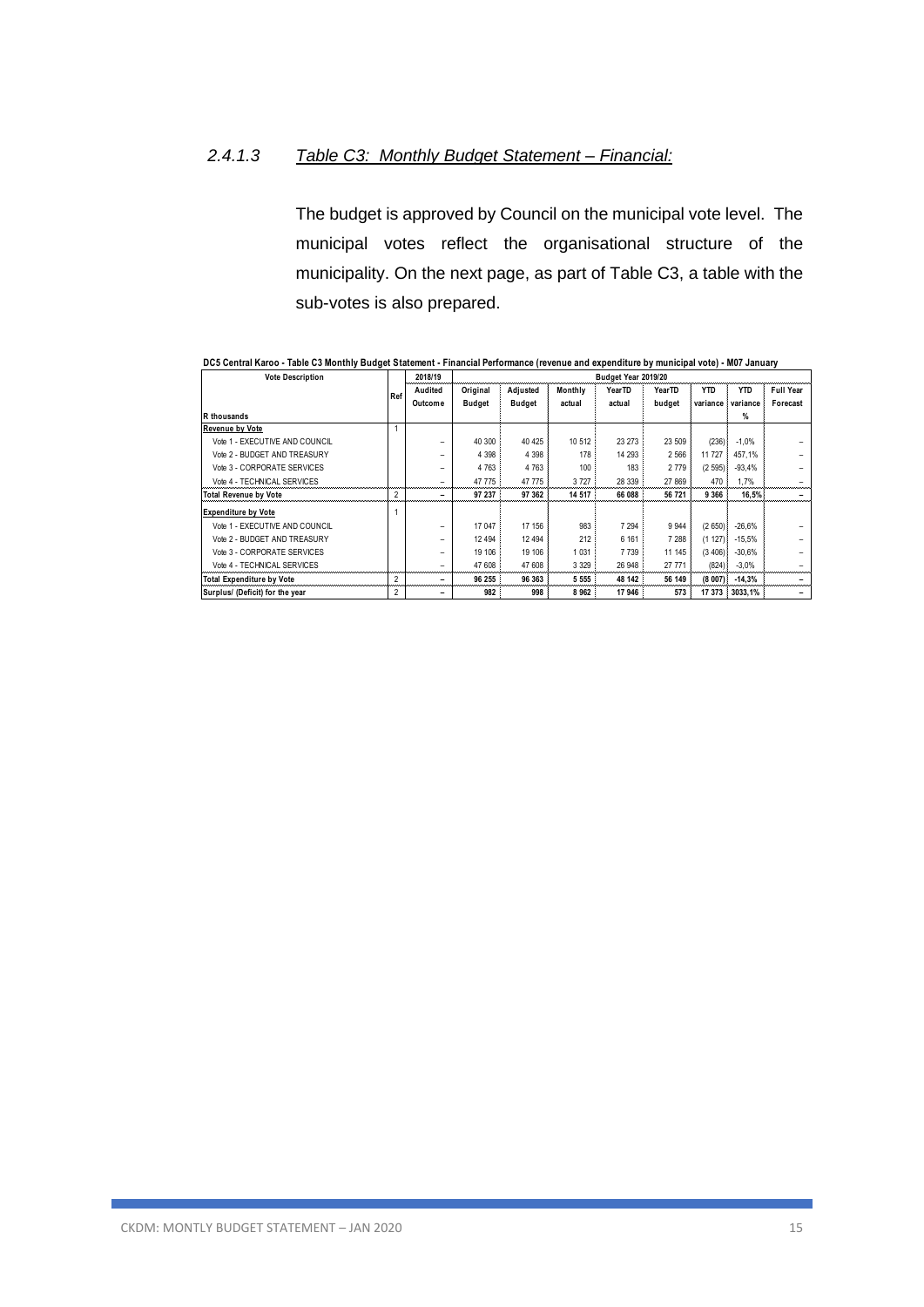| <b>Vote Description</b>                                                                                                                                                                      | Ref            | 2018/19                  |                                                                    |                                                                           |                                                  |                                                     | Budget Year 2019/20                                                    |                                                                                          |                                               |                              |
|----------------------------------------------------------------------------------------------------------------------------------------------------------------------------------------------|----------------|--------------------------|--------------------------------------------------------------------|---------------------------------------------------------------------------|--------------------------------------------------|-----------------------------------------------------|------------------------------------------------------------------------|------------------------------------------------------------------------------------------|-----------------------------------------------|------------------------------|
| R thousand                                                                                                                                                                                   |                | Audited<br>Outcome       | Original<br><b>Budget</b>                                          | Adjusted<br><b>Budget</b>                                                 | Monthly<br>actual                                | YearTD<br>actual                                    | YearTD<br>budget                                                       | YTD variance                                                                             | <b>YTD</b> variance<br>%                      | <b>Full Year</b><br>Forecast |
| <b>Revenue by Vote</b><br>Vote 1 - EXECUTIVE AND COUNCIL<br>1.1 - MUNICIPAL MANAGER<br>1.2 - COUNCIL GENERAL EXPENSES<br>1.3 - INTERNAL AUDIT                                                | $\mathbf{1}$   | $\overline{\phantom{a}}$ | 40 300<br>8 5 5 8<br>30 642                                        | 40 4 25<br>8 5 5 8<br>30 642<br>125                                       | 10 512<br>298<br>10 214                          | 23 273<br>2 3 0 9<br>20 937                         | 23 509<br>4 9 9 2<br>17 875                                            | (236)<br>(2683)<br>3 0 6 2<br>۳                                                          | $-1%$<br>$-54%$<br>17%                        |                              |
| $1.4 - IDP$<br>1.5 - EDA<br>$1.6 - LED$<br>1.7 - STRATEGIC PLANNING                                                                                                                          |                |                          | ٠<br>۳<br>-<br>1 100                                               | $\overline{\phantom{a}}$<br>$\overline{\phantom{a}}$<br>۳<br>1 100        | Ξ<br>Ξ<br>Ξ<br>÷,                                | Ξ<br>Ξ<br>÷,<br>27                                  | ÷<br>Ξ<br>۳<br>642                                                     | ۳<br>۳<br>۰<br>(615)                                                                     | $-96%$                                        |                              |
| Vote 2 - BUDGET AND TREASURY<br>2.1 - FINANCIAL SERVICES<br>2.2 - DISTRICT COUNCIL LEVIES                                                                                                    |                | $\overline{a}$           | 4 3 9 8<br>3 3 9 8                                                 | 4 3 9 8<br>3 3 9 8                                                        | 178<br>178<br>$\equiv$<br>÷                      | 14 293<br>13 753<br>$\equiv$                        | 2 5 6 6<br>1 9 8 2<br>۳                                                | 11 727<br>11 771                                                                         | 457%<br>594%<br>$-7%$                         |                              |
| 2.3 - FINANCE MANAGEMENT GRANT                                                                                                                                                               |                |                          | 1 0 0 0                                                            | 1 0 0 0                                                                   |                                                  | 540                                                 | 583<br>-<br>۳<br>-                                                     | (44)<br>۳<br>۳                                                                           |                                               |                              |
| Vote 3 - CORPORATE SERVICES<br>3.1 - CORPORATE SERVICES<br>3.2 - TOURISM<br>$3.3 - PMU$                                                                                                      |                | $\overline{\phantom{a}}$ | 4763<br>4 7 1 9<br>Ξ<br>۳                                          | 4763<br>4 7 1 9<br>$\overline{\phantom{0}}$<br>۳                          | 100<br>17<br>÷<br>Ξ                              | 183<br>61<br>÷<br>Ξ                                 | 2 7 7 9<br>2 7 5 2<br>۳<br>÷,                                          | (2595)<br>(2691)<br>۳                                                                    | $-93%$<br>$-98%$                              |                              |
| 3.4 - ENVIRONMENTAL HEALTH<br>3.5 - CIVIL DEFENCE<br>3.6 - GRANTS AND SUBSIDIES<br>3.7 - WORK FOR WATER<br>3.8 - NUTRITION SCHEME                                                            |                |                          | 45<br>÷<br>$\overline{\phantom{0}}$<br>۳<br>$\qquad \qquad -$<br>٠ | 45<br>$\overline{\phantom{a}}$<br>÷<br>۳<br>$\overline{\phantom{0}}$<br>۳ | 3<br>80<br>÷,<br>÷,<br>÷<br>Ē,                   | 42<br>80<br>÷<br>÷,<br>-<br>۳                       | 26<br>Ξ<br>-<br>L,<br>-<br>۳                                           | 16<br>80<br>$\overline{a}$<br>$\overline{a}$<br>۳<br>۳                                   | 61%<br>#DIV/0!                                |                              |
| Vote 4 - TECHNICAL SERVICES<br>4.1 - ROADS<br>4.2 - TRANSPORT FUND                                                                                                                           |                | $\overline{a}$           | 47 775<br>47 775                                                   | 47 775<br>47 775                                                          | 3727<br>3727                                     | 28 339<br>28 339                                    | 27 869<br>27 869<br>÷,                                                 | ۰<br>470<br>470<br>٠<br>$\overline{\phantom{a}}$                                         | 2%<br>2%                                      |                              |
| <b>Total Revenue by Vote</b>                                                                                                                                                                 | $\sqrt{2}$     | $\overline{\phantom{a}}$ | 97 237                                                             | 97 362                                                                    | 14 517                                           | 66 088                                              | 56 721                                                                 | 9 3 6 6                                                                                  | 17%                                           |                              |
| <b>Expenditure by Vote</b><br>Vote 1 - EXECUTIVE AND COUNCIL<br>1.1 - MUNICIPAL MANAGER<br>1.2 - COUNCIL GENERAL EXPENSES<br>1.3 - INTERNAL AUDIT<br>$1.4 -$ IDP<br>1.5 - EDA<br>$1.6 - LED$ | $\overline{1}$ | $\overline{\phantom{a}}$ | 17 047<br>6 2 2 6<br>4 8 9 4<br>717<br>۰<br>۰                      | 17 156<br>6 2 2 6<br>4 8 9 4<br>826<br>$\overline{\phantom{0}}$<br>٠      | 983<br>211<br>411<br>35<br>÷<br>۳<br>۳           | 7 294<br>1 6 5 6<br>2 9 7 7<br>270<br>-<br>۳        | 9 9 4 4<br>3 6 3 2<br>2 8 5 5<br>418<br>-<br>Ξ                         | $\overline{a}$<br>(2650)<br>(1976)<br>122<br>(148)<br>۰<br>$\overline{\phantom{a}}$<br>۰ | $-27%$<br>$-54%$<br>4%<br>$-35%$              |                              |
| 1.7 - STRATEGIC PLANNING                                                                                                                                                                     |                |                          | 5 2 0 9                                                            | 5 2 0 9                                                                   | 327                                              | 2 3 9 1                                             | 3 0 3 9<br>۳                                                           | (648)<br>$\overline{\phantom{a}}$<br>۳                                                   | $-21%$                                        |                              |
| Vote 2 - BUDGET AND TREASURY<br>2.1 - FINANCIAL SERVICES<br>2.2 - DISTRICT COUNCIL LEVIES<br>2.3 - FINANCE MANAGEMENT GRANT                                                                  |                | $\overline{\phantom{a}}$ | 12 4 94<br>11 864<br>630                                           | 12 4 94<br>11 864<br>630                                                  | 212<br>154<br>Ξ<br>58                            | 6 1 6 1<br>5 8 3 8<br>324                           | 7 288<br>6 9 21<br>368<br>۳                                            | (1 127)<br>(1083)<br>(44)                                                                | $-15%$<br>$-16%$<br>$-12%$                    |                              |
| Vote 3 - CORPORATE SERVICES<br>3.1 - CORPORATE SERVICES<br>3.2 - TOURISM<br>3.3 - PMU<br>3.4 - ENVIRONMENTAL HEALTH<br>3.5 - CIVIL DEFENCE                                                   |                | $\overline{\phantom{a}}$ | 19 106<br>12 3 5 9<br>190<br>$\equiv$<br>4 5 7 0<br>1886           | 19 106<br>12 3 5 9<br>190<br>$\sim$<br>4 570<br>1886                      | 1 0 3 1<br>568<br>F<br>÷<br>$\sim$<br>332<br>130 | 7 7 3 9<br>4 1 4 3<br>17<br>$\equiv$<br>2624<br>954 | 11 145<br>7 209<br>111<br>$\overline{\phantom{0}}$<br>2 6 6 6<br>1 100 | (3406)<br>(3.067)<br>(94)<br>$\overline{\phantom{a}}$<br>(42)<br>(146)                   | $-31%$<br>$-43%$<br>$-85%$<br>$-2%$<br>$-13%$ |                              |
| 3.6 - GRANTS AND SUBSIDIES<br>3.7 - WORK FOR WATER<br>3.8 - NUTRITION SCHEME                                                                                                                 |                |                          | $\overline{\phantom{0}}$<br>100<br>$\qquad \qquad -$<br>$\equiv$   | $\equiv$<br>100<br>Ξ                                                      | ÷<br>÷<br>$\equiv$                               | ÷<br>$\equiv$<br>÷,                                 | ÷,<br>58<br>÷                                                          | (58)<br>$\overline{\phantom{a}}$<br>$\overline{\phantom{a}}$<br>$\overline{\phantom{0}}$ | $-100%$                                       |                              |
| Vote 4 - TECHNICAL SERVICES<br>4.1 - ROADS<br>4.2 - TRANSPORT FUND                                                                                                                           |                | $\overline{\phantom{a}}$ | 47 608<br>47 608                                                   | 47 608<br>47 608                                                          | 3 3 2 9<br>3 3 29                                | 26 948<br>26 948                                    | 27 771<br>27 771                                                       | (824)<br>(824)<br>$\overline{\phantom{a}}$<br>$\overline{\phantom{a}}$                   | $-3%$<br>$-3%$                                |                              |

**Total Expenditure by Vote** 2 **– 96 255 96 363 5 555 48 142 56 149 (8 007) (0) –**

**Surplus/ (Deficit) for the year** 2 **– 982 998 8 962 17 946 573 17 373 0 –**

### *Table C3C: Monthly Budget Statement – Financial:*

**DC5 Central Karoo - Table C3 Monthly Budget Statement - Financial Performance (revenue and expenditure by municipal vote) - A - M07 January**

 $\frac{(8007)}{17373}$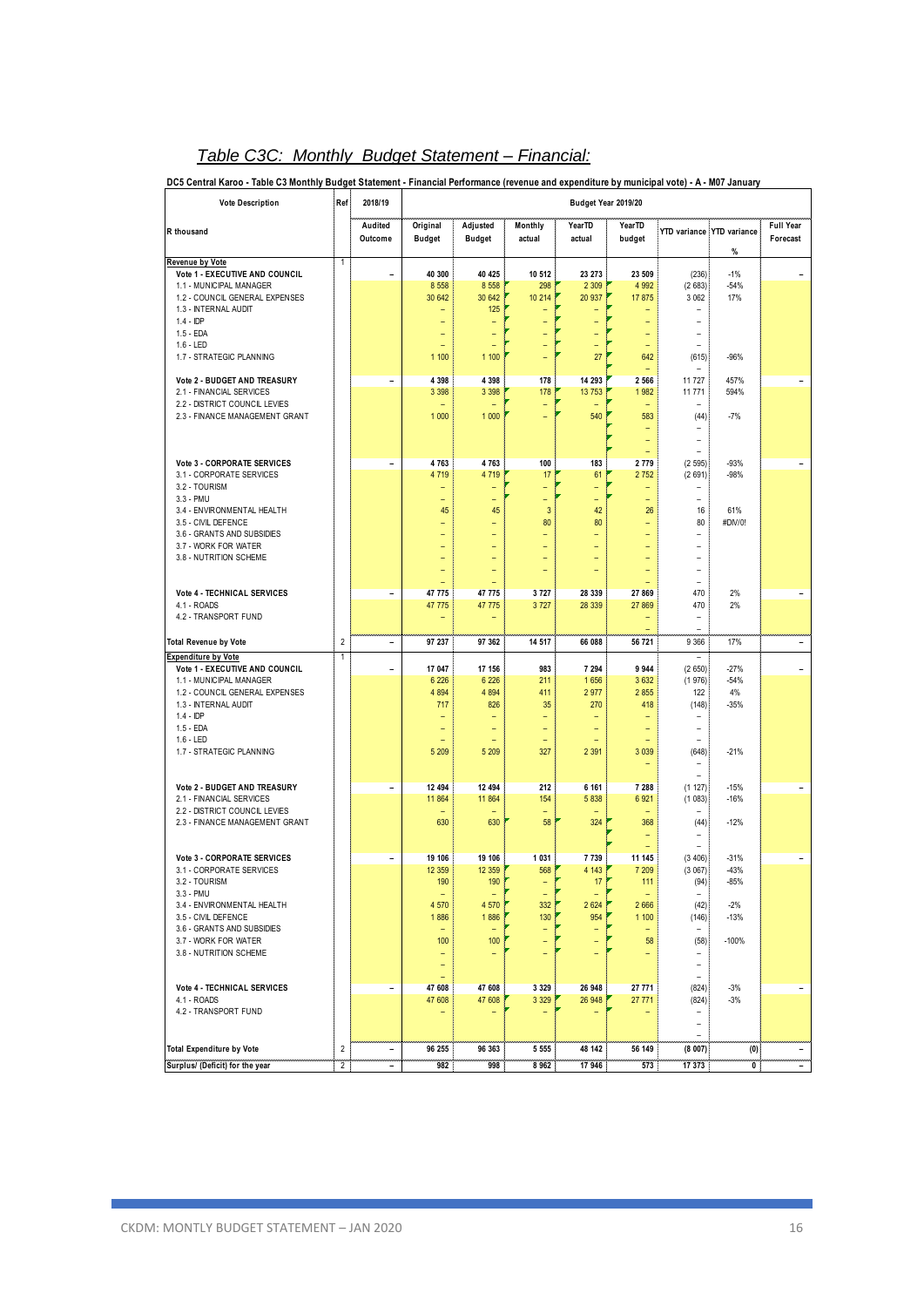# *2.4.1.4 Table C4: Monthly Budget Statement – Financial Performance (Revenue and Expenditure):*

This table reflects the operating budget and actual figures of the financial performance. The revenue is specifically set out by source due to the fact that Council approves the revenue budget by source and the expenditure budget by vote.

|                                                                               |     | <b>SAI 191 12</b>        |                          |                          |                          | Duuget fear zo is/zo |                          |                |            |                          |
|-------------------------------------------------------------------------------|-----|--------------------------|--------------------------|--------------------------|--------------------------|----------------------|--------------------------|----------------|------------|--------------------------|
| Description                                                                   | Ref | Audited                  | Original                 | Adjusted                 | Monthly                  | YearTD               | YearTD                   | <b>YTD</b>     | <b>YTD</b> | Full Year                |
|                                                                               |     | Outcome                  | <b>Budget</b>            | <b>Budget</b>            | actual                   | actual               | budget                   | variance       | variance   | Forecast                 |
| R thousands                                                                   |     |                          |                          |                          |                          |                      |                          |                | %          |                          |
| Revenue By Source                                                             |     |                          |                          |                          |                          |                      |                          |                |            |                          |
| Property rates                                                                |     |                          |                          |                          |                          |                      |                          |                |            |                          |
| Service charges - electricity revenue                                         |     |                          |                          |                          |                          |                      |                          |                |            |                          |
| Service charges - water revenue                                               |     |                          |                          |                          |                          |                      |                          |                |            |                          |
| Service charges - sanitation revenue                                          |     |                          |                          |                          |                          |                      |                          | $\overline{a}$ |            |                          |
| Service charges - refuse revenue                                              |     |                          |                          |                          |                          |                      |                          |                |            |                          |
| Service charges - other                                                       |     |                          | ۰                        |                          | ۳                        | Ξ                    |                          | $\overline{a}$ |            |                          |
| Rental of facilities and equipment                                            |     |                          | 93                       | 93                       | $\overline{7}$           | 50                   | 54                       | (4)            | $-8%$      |                          |
| Interest earned - external investments                                        |     |                          | 630                      | 630                      | 177                      | 642                  | 368                      | 274            | 75%        |                          |
| Interest earned - outstanding debtors                                         |     |                          | Ξ                        |                          | ÷                        |                      |                          | -              |            |                          |
| Dividends received                                                            |     |                          | L,                       |                          |                          |                      |                          | $\overline{a}$ |            |                          |
| Fines, penalties and forfeits                                                 |     |                          | ÷,                       |                          |                          |                      | L,                       | $\overline{a}$ |            |                          |
| Licences and permits                                                          |     |                          | ÷,                       |                          | Ξ                        | L,                   | Ξ                        | $\overline{a}$ |            |                          |
| Agency services                                                               |     |                          | 4 3 8 0                  | 4 3 8 0                  | 315                      | 2 2 0 3              | 2 5 5 5                  | (352)          | $-14%$     |                          |
| Transfers and subsidies                                                       |     |                          | 43 857                   | 43 982                   | 10 264                   | 34 728               | 25 583                   | 9 1 4 4        | 36%        |                          |
| Other rev enue                                                                |     |                          | 48 276                   | 48 276                   | 3754                     | 28 4 65              | 28 161                   | 304            | 1%         |                          |
| Gains on disposal of PPE                                                      |     |                          |                          |                          |                          |                      |                          |                |            |                          |
| Total Revenue (excluding capital transfers and                                |     | ۰                        | 97 237                   | 97 362                   | 14 517                   | 66 088               | 56 721                   | 9 3 6 6        | 17%        |                          |
| contributions)                                                                |     |                          |                          |                          |                          |                      |                          |                |            |                          |
| <b>Expenditure By Type</b>                                                    |     |                          |                          |                          |                          |                      |                          |                |            |                          |
| Employ ee related costs                                                       |     |                          | 51 840                   | 51 840                   | 3513                     | 28 163               | 30 240                   | (2077)         | $-7%$      |                          |
| Remuneration of councillors                                                   |     |                          | 3796                     | 3796                     | 330                      | 2 3 9 5              | 2 2 1 4                  | 181            | 8%         |                          |
| Debt impairment                                                               |     |                          | ÷,                       |                          |                          | L,                   | ÷,                       |                |            |                          |
| Depreciation & asset impairment                                               |     |                          | 283                      | 283                      |                          |                      | 165                      | (165)          | $-100%$    |                          |
| Finance charges                                                               |     |                          | $\overline{\phantom{0}}$ | $\overline{\phantom{0}}$ |                          | Ξ                    | ÷                        | $\overline{a}$ |            |                          |
|                                                                               |     |                          | ÷                        | Ξ                        |                          |                      |                          |                |            |                          |
| <b>Bulk purchases</b>                                                         |     |                          |                          |                          | Ξ                        | ÷,                   | ÷,                       |                |            |                          |
| Other materials                                                               |     |                          | 11 502                   | 11 502                   | 15                       | 35                   | 6709                     | (6674)         | $-99%$     |                          |
| Contracted services                                                           |     |                          | 16 979                   | 17 088                   | 17                       | 782                  | 9 9 0 4                  | (9 122)        | $-92%$     |                          |
| Transfers and subsidies                                                       |     |                          | $\overline{\phantom{0}}$ |                          | $\overline{\phantom{0}}$ |                      | $\overline{\phantom{0}}$ | $\overline{a}$ |            |                          |
| Other ex penditure                                                            |     |                          | 11 855                   | 11855                    | 1680                     | 16 766               | 6915                     | 9851           | 142%       |                          |
| Loss on disposal of PPE                                                       |     |                          |                          |                          |                          |                      |                          | ۳              |            |                          |
| <b>Total Expenditure</b>                                                      |     | $\overline{a}$           | 96 255                   | 96 363                   | 5 5 5 5                  | 48 142               | 56 149                   | (8007)         | $-14%$     |                          |
| Surplus/(Deficit)<br>mansiers and subsidies - capital (inonetary allocations) |     | L,                       | 982                      | 998                      | 8962                     | 17 946               | 573                      | 17 373         | 0          |                          |
| (National / Provincial and District)                                          |     |                          |                          |                          |                          |                      |                          |                |            |                          |
| (National / Provincial Departmental Agencies,                                 |     |                          |                          |                          |                          |                      |                          |                |            |                          |
| Households, Non-profit Institutions, Private Enterprises,                     |     |                          |                          |                          |                          |                      |                          |                |            |                          |
| Public Corporatons, Higher Educational Institutions)                          |     |                          |                          |                          |                          |                      |                          |                |            |                          |
| Transfers and subsidies - capital (in-kind - all)                             |     |                          |                          |                          |                          |                      |                          |                |            |                          |
|                                                                               |     |                          |                          |                          |                          |                      |                          |                |            |                          |
| Surplus/(Deficit) after capital transfers &                                   |     | ۰                        | 982                      | 998                      | 8962                     | 17 946               | 573                      |                |            |                          |
| contributions                                                                 |     |                          |                          |                          |                          |                      |                          |                |            |                          |
| Tax ation                                                                     |     |                          |                          |                          |                          |                      |                          | $\overline{a}$ |            |                          |
| Surplus/(Deficit) after taxation                                              |     | $\overline{\phantom{0}}$ | 982                      | 998                      | 8962                     | 17 946               | 573                      |                |            |                          |
| Attributable to minorities                                                    |     |                          |                          |                          |                          |                      |                          |                |            |                          |
| Surplus/(Deficit) attributable to municipality                                |     | ۰                        | 982                      | 998                      | 8962                     | 17 946               | 573                      |                |            |                          |
| Share of surplus/ (deficit) of associate                                      |     |                          |                          |                          |                          |                      |                          |                |            |                          |
| Surplus/ (Deficit) for the year                                               |     | ۰                        | 982                      | 998                      | 8962                     | 17 946               | 573                      |                |            | $\overline{\phantom{a}}$ |
|                                                                               |     |                          |                          |                          |                          |                      |                          |                |            |                          |

|  |         | DC5 Central Karoo - Table C4 Monthly Budget Statement - Financial Performance (revenue and expenditure) - M07 January |
|--|---------|-----------------------------------------------------------------------------------------------------------------------|
|  | 2018/19 | Budget Year 2019/20                                                                                                   |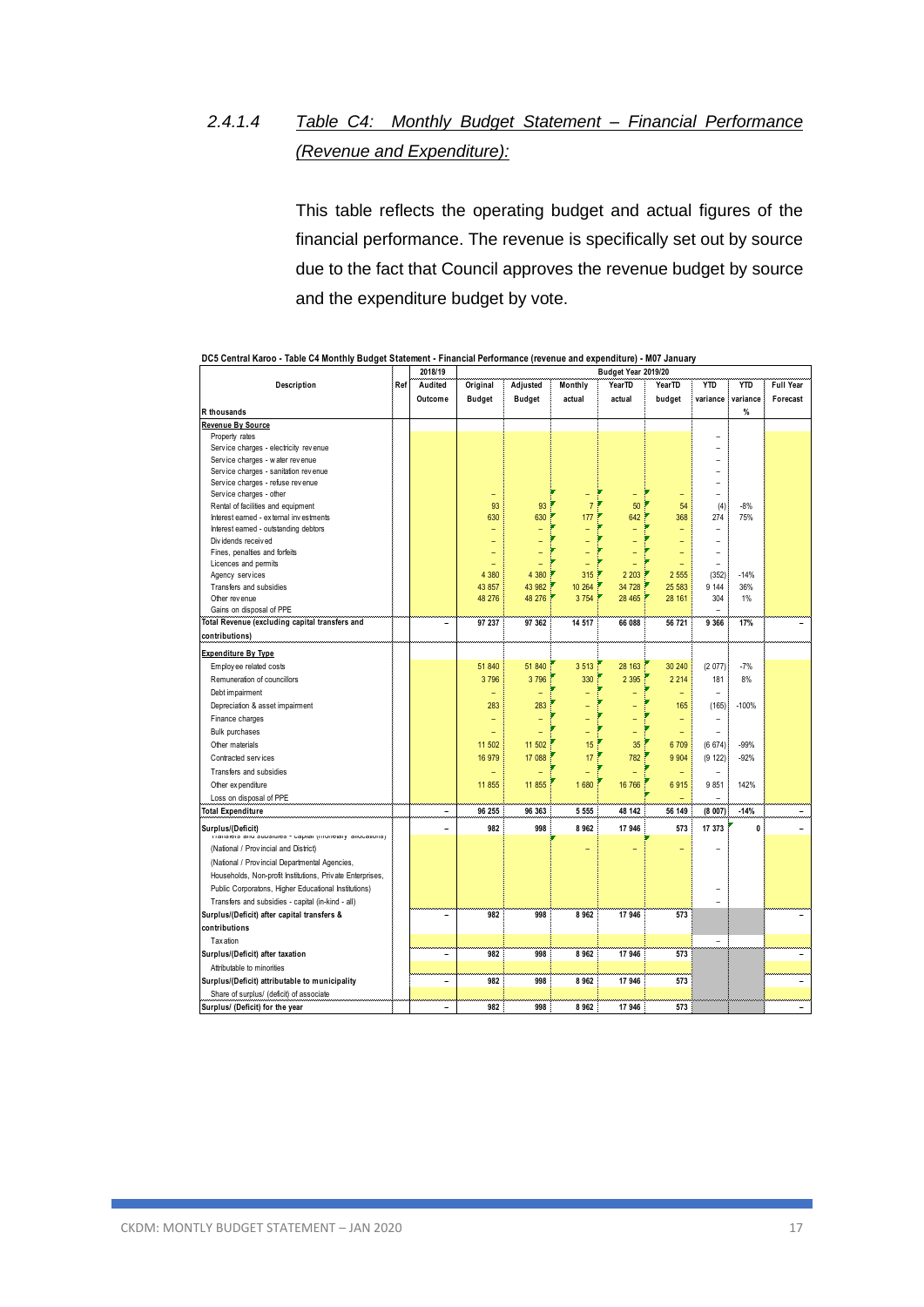# *2.4.1.5 Table C5: Monthly Budget Statement – Capital Expenditure (Municipal Vote, Standard Classification and Funding):*

|                                                       |                | 2018/19                  |                          |               |         | Budget Year 2019/20 |                |                          |            |                          |
|-------------------------------------------------------|----------------|--------------------------|--------------------------|---------------|---------|---------------------|----------------|--------------------------|------------|--------------------------|
| <b>Vote Description</b>                               | Ref            | Audited                  | Original                 | Adjusted      | Monthly | Year <sub>TD</sub>  | YearTD         | <b>YTD</b>               | <b>YTD</b> | <b>Full Year</b>         |
|                                                       |                | Outcome                  | <b>Budget</b>            | <b>Budget</b> | actual  | actual              | budget         | variance                 | variance   | Forecast                 |
| <b>R</b> thousands                                    | 1              |                          |                          |               |         |                     |                |                          | %          |                          |
| Multi-Year expenditure appropriation                  | $\overline{2}$ |                          |                          |               |         |                     |                |                          |            |                          |
| Vote 1 - EXECUTIVE AND COUNCIL                        |                | L,                       |                          |               |         |                     |                |                          |            |                          |
| Vote 2 - BUDGET AND TREASURY                          |                | ۰                        |                          | L,            |         | L                   |                |                          |            |                          |
| Vote 3 - CORPORATE SERVICES                           |                | $\overline{\phantom{a}}$ |                          |               |         | L                   |                | ۰                        |            |                          |
| Vote 4 - TECHNICAL SERVICES                           |                | ٠                        | ÷                        | L.            | ۳       | ۳                   | ÷              | $\equiv$                 |            |                          |
| Total Capital Multi-year expenditure                  | 4,7            | $\blacksquare$           | $\overline{\phantom{a}}$ | L             | L       | $\overline{a}$      | L.             | $\overline{\phantom{0}}$ |            |                          |
| Single Year expenditure appropriation                 | $\overline{2}$ |                          |                          |               |         |                     |                |                          |            |                          |
| Vote 1 - EXECUTIVE AND COUNCIL                        |                | Ē,                       | 132                      | 98            | 22      | 32                  | 77             | (45)                     | $-58%$     |                          |
| Vote 2 - BUDGET AND TREASURY                          |                | L,                       | 60                       | 140           | 13      | 13                  | 35             | (22)                     | $-63%$     |                          |
| Vote 3 - CORPORATE SERVICES                           |                | L.                       | 552                      | 709           | L,      | 6                   | 322            | (317)                    | $-98%$     |                          |
| Vote 4 - TECHNICAL SERVICES                           |                | $\overline{\phantom{0}}$ | ÷                        | 100           | L,      | L                   | L.             | $\overline{\phantom{a}}$ |            |                          |
| Total Capital single-year expenditure                 | $\overline{4}$ | $\overline{\phantom{0}}$ | 744                      | 1 0 4 7       | 35      | 50                  | 434            | (383)                    | $-88%$     | ÷,                       |
| <b>Total Capital Expenditure</b>                      |                | $\blacksquare$           | 744                      | 1 0 4 7       | 35      | 50                  | 434            | (383)                    | $-88%$     | $\overline{\phantom{0}}$ |
| Capital Expenditure - Functional Classification       |                |                          |                          |               |         |                     |                |                          |            |                          |
| Governance and administration                         |                |                          | 195                      | 195           | 13      | 24                  | 114            | (89)                     | $-79%$     |                          |
| Ex ecutive and council                                |                |                          | 31                       | 31            | ÷,      | 8                   | 18             | (10)                     | $-55%$     |                          |
| Finance and administration                            |                |                          | 164                      | 164           | 13      | 16                  | 95             | (79)                     | $-83%$     |                          |
| Internal audit                                        |                |                          |                          |               | Ξ       | L,                  | L,             | ÷                        |            |                          |
| Community and public safety                           |                | L.                       | 449                      | 449           |         | 3                   | 262            | (259)                    | $-99%$     |                          |
| Community and social services                         |                |                          |                          | L,            | ۳       |                     | Ξ              | $\overline{\phantom{a}}$ |            |                          |
| Sport and recreation                                  |                |                          |                          |               |         |                     | ۳              | ÷                        |            |                          |
| Public safety                                         |                |                          | 406                      | 406           |         | $\overline{a}$      | 237            | (237)                    | $-100%$    |                          |
| Housing                                               |                |                          | ۳                        | L,            |         | L,                  | ÷              | $\overline{\phantom{a}}$ |            |                          |
| Health                                                |                |                          | 43                       | 43            |         | 3                   | 25             | (23)                     | $-90%$     |                          |
| Economic and environmental services                   |                | $\blacksquare$           | 101                      | 101           | 22      | 24                  | 59             | (35)                     | $-59%$     |                          |
| Planning and development                              |                |                          | 101                      | 101           | 22      | 24                  | 59             | (35)                     | $-59%$     |                          |
| Road transport                                        |                |                          |                          |               |         |                     |                | ÷                        |            |                          |
| Environmental protection                              |                |                          |                          |               |         |                     |                |                          |            |                          |
| <b>Trading services</b>                               |                | $\blacksquare$           | $\blacksquare$           | L.            |         | L.                  | $\overline{a}$ |                          |            |                          |
| Energy sources                                        |                |                          |                          |               |         |                     |                |                          |            |                          |
| Water management                                      |                |                          |                          |               |         |                     |                |                          |            |                          |
| Waste water management                                |                |                          |                          |               |         |                     |                |                          |            |                          |
| Waste management                                      |                |                          |                          |               |         |                     |                |                          |            |                          |
| Other                                                 |                |                          |                          |               |         |                     |                |                          |            |                          |
| Total Capital Expenditure - Functional Classification | 3              | $\blacksquare$           | 744                      | 744           | 35      | 50                  | 434            | (383)                    | $-88%$     | L.                       |
| Funded by:                                            |                |                          |                          |               |         |                     |                |                          |            |                          |
| National Gov ernment                                  |                |                          |                          |               |         |                     |                |                          |            |                          |
| Provincial Government                                 |                |                          |                          |               |         |                     |                |                          |            |                          |
| <b>District Municipality</b>                          |                |                          |                          |               |         |                     | L,             | ÷                        |            |                          |
| Other transfers and grants                            |                |                          |                          |               |         |                     | Ξ              | ۳                        |            |                          |
| Transfers recognised - capital                        |                | $\overline{\phantom{a}}$ | $\overline{\phantom{a}}$ | ÷             | L.      | L                   | $\blacksquare$ | ۳                        |            |                          |
| Public contributions & donations                      | 5              |                          |                          | L,            |         |                     | L,             | L.                       |            |                          |
| Borrowing                                             | 6              |                          |                          |               |         | ٢                   | ÷              | ÷,                       |            |                          |
| Internally generated funds                            |                |                          | 744                      | 744           | 35      | 50                  | 434            | (383)                    | $-88%$     |                          |
| <b>Total Capital Funding</b>                          |                | L.                       | 744                      | 744           | 35      | 50                  | 434            | (383)                    | $-88%$     | ÷                        |

#### **DC5 Central Karoo - Table C5 Monthly Budget Statement - Capital Expenditure (municipal vote, functional classification and funding) - M07 January**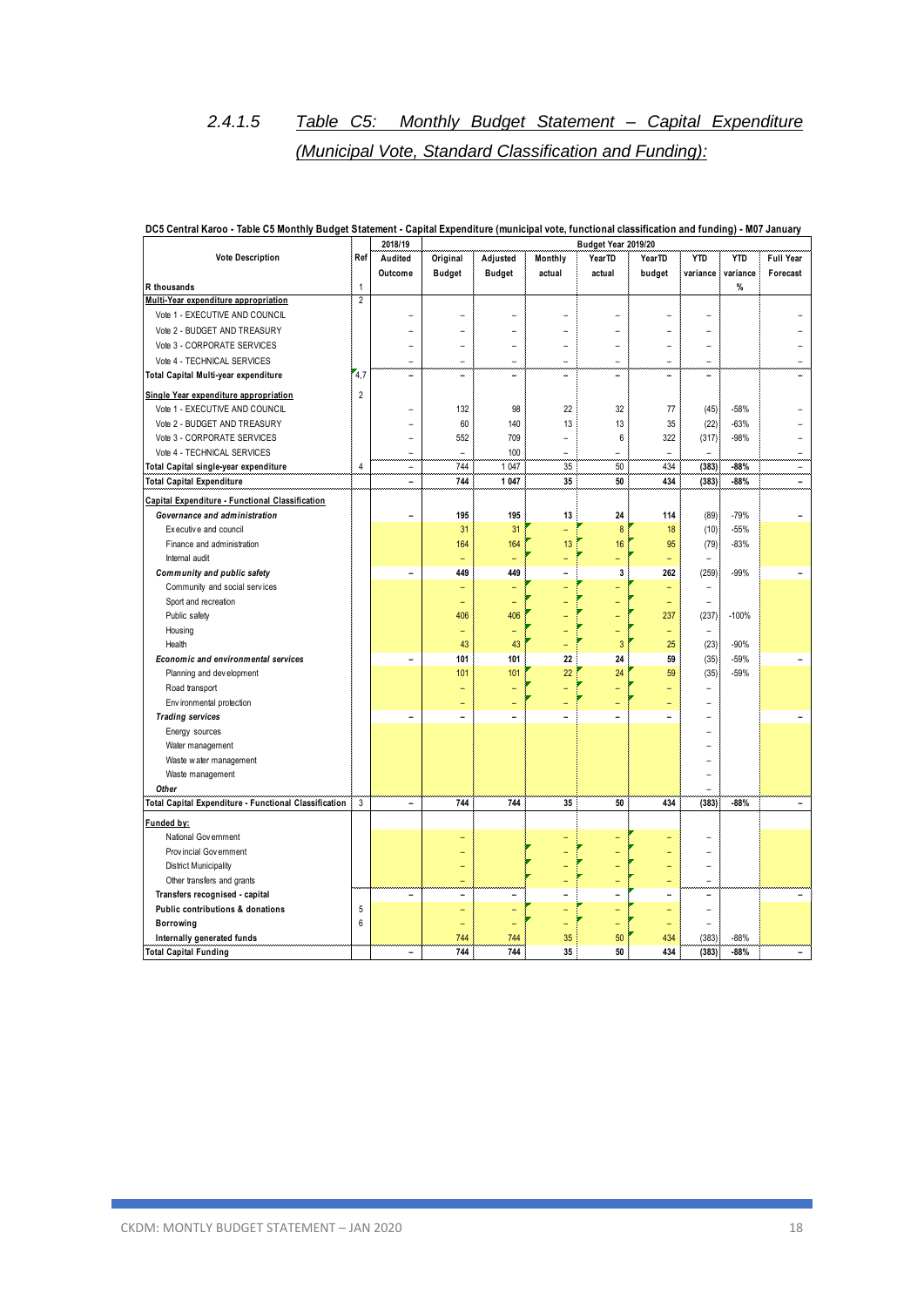### *2.4.1.6 Table C6: Monthly Budget Statement – Financial Position:*

|                                          |                | 2018/19                  | Budget Year 2019/20 |               |         |                  |  |  |  |
|------------------------------------------|----------------|--------------------------|---------------------|---------------|---------|------------------|--|--|--|
| Description                              | Ref            | Audited                  | Original            | Adjusted      | YearTD  | <b>Full Year</b> |  |  |  |
|                                          |                | Outcome                  | <b>Budget</b>       | <b>Budget</b> | actual  | Forecast         |  |  |  |
| R thousands                              | $\mathbf{1}$   |                          |                     |               |         |                  |  |  |  |
| <b>ASSETS</b>                            |                |                          |                     |               |         |                  |  |  |  |
| <b>Current assets</b>                    |                |                          |                     |               |         |                  |  |  |  |
| Cash                                     |                |                          | 4 140               | 4 1 5 7       | 7889    | 4 140            |  |  |  |
| Call investment deposits                 |                |                          | -                   |               | 17 482  |                  |  |  |  |
| Consumer debtors                         |                |                          | 3 2 7 5             | 3 2 7 5       | ÷       | 3 2 7 5          |  |  |  |
| Other debtors                            |                |                          | 1 3 1 5             | 1315          | 7 0 18  | 1 3 1 5          |  |  |  |
| Current portion of long-term receivables |                |                          |                     |               |         |                  |  |  |  |
| Inventory                                |                |                          | 713                 | 713           | 708     | 713              |  |  |  |
| <b>Total current assets</b>              |                | $\overline{a}$           | 9 4 4 3             | 9 4 5 9       | 33 096  | 9 4 4 3          |  |  |  |
| Non current assets                       |                |                          |                     |               |         |                  |  |  |  |
| Long-term receivables                    |                |                          | 10 0 20             | 10 0 20       | 9 4 0 1 | 10 0 20          |  |  |  |
| Investments                              |                |                          |                     |               |         |                  |  |  |  |
| Investment property                      |                |                          |                     |               |         |                  |  |  |  |
| Investments in Associate                 |                |                          |                     |               |         |                  |  |  |  |
| Property, plant and equipment            |                |                          | 9 1 4 9             | 9 1 4 9       | 8 4 7 9 | 9 1 4 9          |  |  |  |
| Agricultural                             |                |                          |                     |               |         |                  |  |  |  |
| Biological                               |                |                          |                     |               |         |                  |  |  |  |
| Intangible                               |                |                          | 93                  | 93            | 112     | 93               |  |  |  |
| Other non-current assets                 |                |                          |                     |               |         |                  |  |  |  |
| Total non current assets                 |                | $\overline{\phantom{0}}$ | 19 261              | 19 261        | 17 992  | 19 261           |  |  |  |
| <b>TOTAL ASSETS</b>                      |                | ۳                        | 28 704              | 28 720        | 51 088  | 28 704           |  |  |  |
| <b>LIABILITIES</b>                       |                |                          |                     |               |         |                  |  |  |  |
| <b>Current liabilities</b>               |                |                          |                     |               |         |                  |  |  |  |
| Bank ov erdraft                          |                |                          |                     |               |         |                  |  |  |  |
| Borrow ing                               |                |                          | 39                  | 39            | 70      | 39               |  |  |  |
| Consumer deposits                        |                |                          |                     |               |         |                  |  |  |  |
| Trade and other pay ables                |                |                          | 8 1 7 9             | 8 1 7 9       | 5 2 2 2 | 8 1 7 9          |  |  |  |
| <b>Provisions</b>                        |                |                          |                     |               | 4 576   |                  |  |  |  |
| <b>Total current liabilities</b>         |                |                          | 8 2 1 8             | 8 2 1 8       | 9868    | 8 2 1 8          |  |  |  |
| Non current liabilities                  |                |                          |                     |               |         |                  |  |  |  |
| Borrow ing                               |                |                          | 90                  | 90            | 21      | 90               |  |  |  |
| Prov isions                              |                |                          | 18 001              | 18 001        | 15 2 54 | 18 001           |  |  |  |
| Total non current liabilities            |                |                          | 18 091              | 18 091        | 15 274  | 18 091           |  |  |  |
| TOTAL LIABILITIES                        |                |                          | 26 309              | 26 309        | 25 142  | 26 309           |  |  |  |
| <b>NET ASSETS</b>                        | $\overline{2}$ | $\qquad \qquad -$        | 2 3 9 6             | 2 4 1 2       | 25 946  | 2 3 9 6          |  |  |  |
| <b>COMMUNITY WEALTH/EQUITY</b>           |                |                          |                     |               |         |                  |  |  |  |
| Accumulated Surplus/(Deficit)            |                |                          | 2 3 9 6             | 2412          | 25 946  | 2 3 9 6          |  |  |  |
| <b>Reserves</b>                          |                | -                        |                     |               |         |                  |  |  |  |
| TOTAL COMMUNITY WEALTH/EQUITY            | $\sqrt{2}$     | -                        | 2 3 9 6             | 2 4 1 2       | 25 946  | 2 3 9 6          |  |  |  |

#### **DC5 Central Karoo - Table C6 Monthly Budget Statement - Financial Position - M07 January**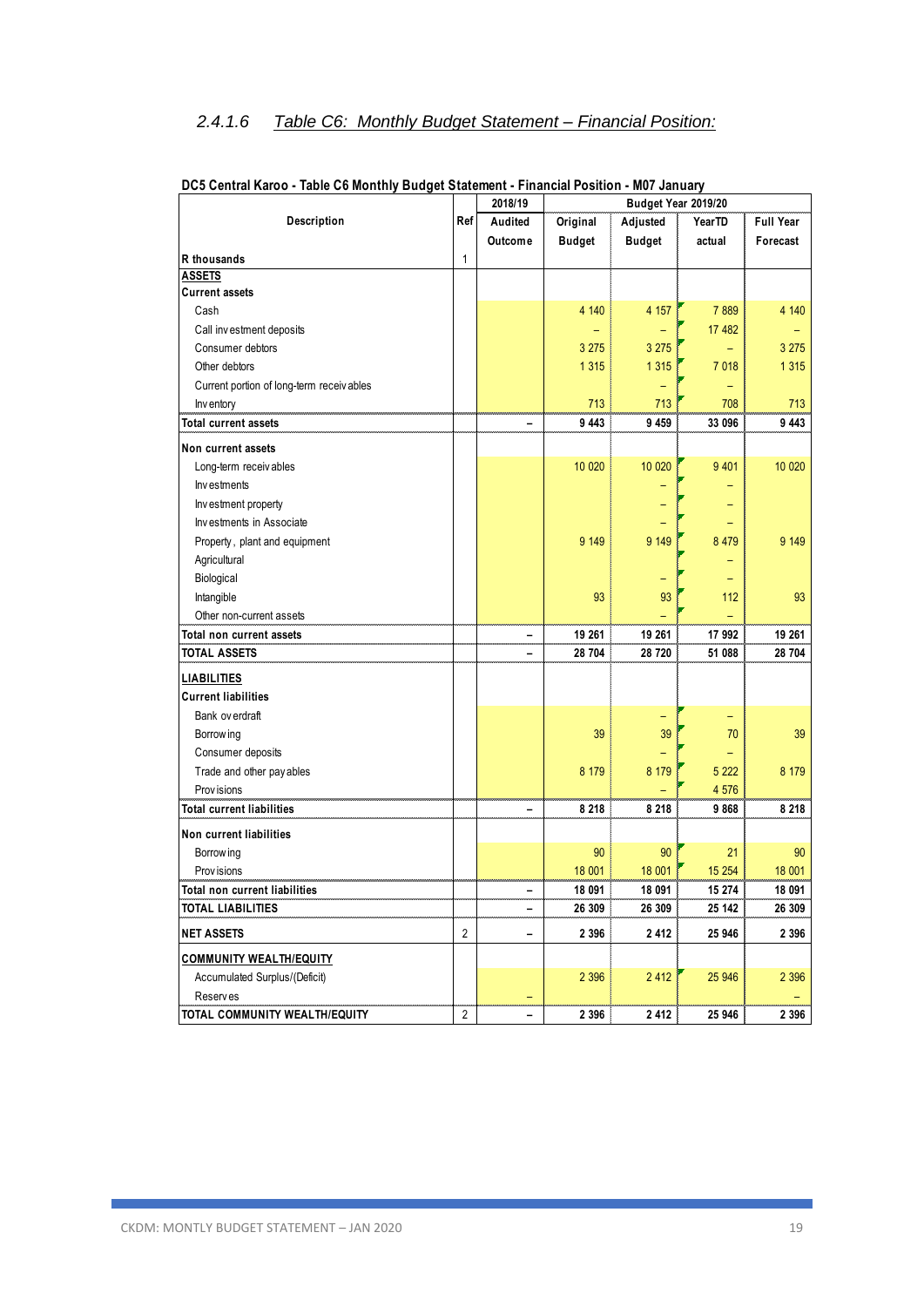### *2.4.1.7 Table C7: Monthly Budget Statement – Cash Flow:*

|                                                   |     | 2018/19                  | Budget Year 2019/20      |                          |                          |                          |          |                          |            |                          |
|---------------------------------------------------|-----|--------------------------|--------------------------|--------------------------|--------------------------|--------------------------|----------|--------------------------|------------|--------------------------|
| Description                                       | Ref | Audited                  | Original                 | Adjusted                 | Monthly                  | YearTD                   | YearTD   | <b>YTD</b>               | <b>YTD</b> | <b>Full Year</b>         |
|                                                   |     | Outcome                  | <b>Budget</b>            | Budget                   | actual                   | actual                   | budget   | variance                 | variance   | Forecast                 |
| R thousands                                       | 1   |                          |                          |                          |                          |                          |          |                          | %          |                          |
| <b>CASH FLOW FROM OPERATING ACTIVITIES</b>        |     |                          |                          |                          |                          |                          |          |                          |            |                          |
| Receipts                                          |     |                          |                          |                          |                          |                          |          |                          |            |                          |
| Property rates                                    |     |                          | $\qquad \qquad -$        | -                        |                          |                          |          |                          |            |                          |
| Service charges                                   |     |                          | ÷                        | $=$                      |                          |                          |          | L.                       |            |                          |
| Other revenue                                     |     |                          | 52 790                   | 52 790                   | 4 0 76                   | 30 718                   | 30 794   | (76)                     | 0%         |                          |
| Government - operating                            |     |                          | 43 717                   | 43 842                   | 10 264                   | 34 728                   | 25 502   | 9 2 2 6                  | 36%        |                          |
| Government - capital                              |     |                          | $\qquad \qquad -$        | ۳                        | $\qquad \qquad -$        | ۰                        | -        | $\qquad \qquad -$        |            |                          |
| Interest                                          |     |                          | 600                      | 600                      | 177                      | 664                      | 350      | 314                      | 90%        |                          |
| Div idends                                        |     |                          | $\equiv$                 | -                        | $\equiv$                 | $\overline{\phantom{0}}$ | ۳        | $\overline{\phantom{0}}$ |            |                          |
| Payments                                          |     |                          |                          |                          |                          |                          |          |                          |            |                          |
| Suppliers and employees                           |     |                          | (95 776)                 | (95 885)                 | (5555)                   | (46744)                  | (55 870) | (9 125)                  | 16%        |                          |
| Finance charges                                   |     |                          | $\qquad \qquad -$        |                          |                          |                          |          |                          |            |                          |
| <b>Transfers and Grants</b>                       |     |                          |                          |                          |                          |                          |          |                          |            |                          |
| <b>NET CASH FROM/(USED) OPERATING ACTIVITIES</b>  |     | $\overline{a}$           | 1 3 3 0                  | 1 3 4 6                  | 8962                     | 19 365                   | 776      | (18, 589)                | -2396%     |                          |
| <b>CASH FLOWS FROM INVESTING ACTIVITIES</b>       |     |                          |                          |                          |                          |                          |          |                          |            |                          |
| <b>Receipts</b>                                   |     |                          |                          |                          |                          |                          |          |                          |            |                          |
| Proceeds on disposal of PPE                       |     |                          | ۳                        |                          |                          |                          |          |                          |            |                          |
| Decrease (Increase) in non-current debtors        |     |                          | -                        | -                        |                          |                          | ۳        |                          |            |                          |
| Decrease (increase) other non-current receivables |     |                          |                          |                          | ۳                        | (1044)                   | ÷        | (1044)                   | #DIV/0!    |                          |
| Decrease (increase) in non-current investments    |     |                          | $\qquad \qquad -$        | $\overline{\phantom{0}}$ |                          |                          | ۳        |                          |            |                          |
| Payments                                          |     |                          |                          |                          |                          |                          |          |                          |            |                          |
| Capital assets                                    |     |                          | (784)                    | (784)                    | 35                       | (50)                     | (457)    | (407)                    | 89%        |                          |
| NET CASH FROM/(USED) INVESTING ACTIVITIES         |     | $\overline{a}$           | (784)                    | (784)                    | 35                       | (1094)                   | (457)    | 637                      | $-139%$    | $\overline{\phantom{0}}$ |
| <b>CASH FLOWS FROM FINANCING ACTIVITIES</b>       |     |                          |                          |                          |                          |                          |          |                          |            |                          |
| <b>Receipts</b>                                   |     |                          |                          |                          |                          |                          |          |                          |            |                          |
| Short term loans                                  |     |                          | ۳                        | -                        |                          |                          | ۳        |                          |            |                          |
| Borrow ing long term/refinancing                  |     |                          | $\overline{\phantom{0}}$ |                          |                          |                          |          |                          |            |                          |
| Increase (decrease) in consumer deposits          |     |                          | $\qquad \qquad -$        | -                        |                          |                          |          |                          |            |                          |
| Payments                                          |     |                          |                          |                          |                          |                          |          |                          |            |                          |
| Repay ment of borrowing                           |     |                          | (11)                     | (11)                     |                          | $\overline{\phantom{a}}$ | (7)      | (7)                      | 100%       |                          |
| <b>NET CASH FROM/(USED) FINANCING ACTIVITIES</b>  |     | $\overline{a}$           | (11)                     | (11)                     | $\overline{\phantom{0}}$ | $\overline{\phantom{0}}$ | (7)      | (7)                      | 100%       |                          |
| NET INCREASE/ (DECREASE) IN CASH HELD             |     | $\overline{\phantom{0}}$ | 535                      | 551                      | 8997                     | 18 271                   | 312      |                          |            |                          |
| Cash/cash equivalents at beginning:               |     |                          | 3 605                    | 3 6 0 5                  |                          | 7 0 9 9                  | 3 605    |                          |            | 7 0 9 9                  |
| Cash/cash equivalents at month/y ear end:         |     | $\rightarrow$            | 4 140                    | 4 1 5 7                  |                          | 25 370                   | 3 9 1 7  |                          |            | 7 0 9 9                  |
|                                                   |     |                          |                          |                          |                          |                          |          |                          |            |                          |

#### **DC5 Central Karoo - Table C7 Monthly Budget Statement - Cash Flow - M07 January**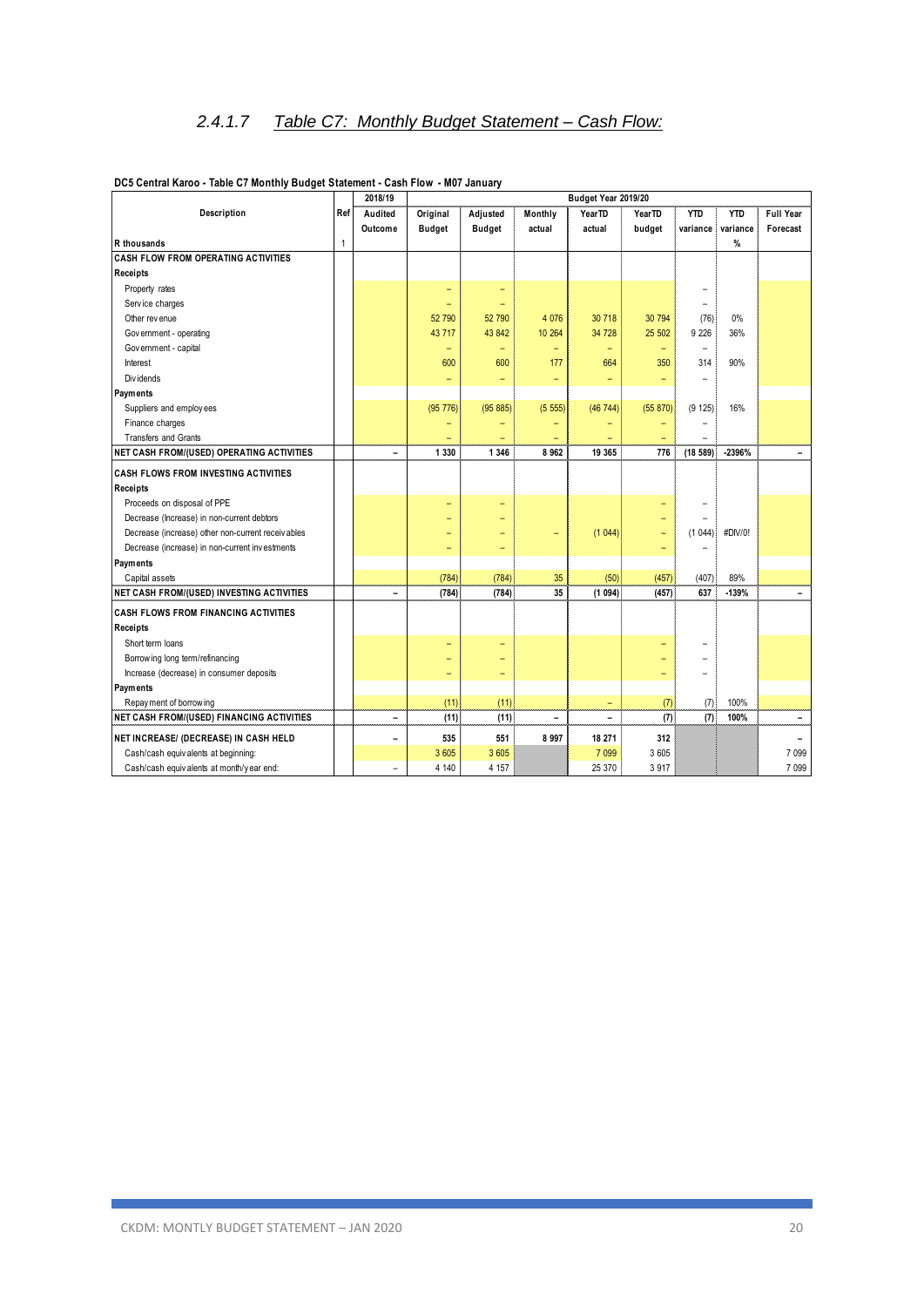### **3. PART 2 – SUPPORTING DOCUMENTATION**

### *3.1 SECTION 5 – DEBTORS ANALYSIS:*

### *3.1.1 Supporting Table SC3:*

|                                                                         | DC5 Central Karoo - Supporting Table SC3 Monthly Budget Statement - aged debtors - M07 January |           |                 |                |                |                          |         |                                                             |                          |                          |                          |                                                                            |                                                          |
|-------------------------------------------------------------------------|------------------------------------------------------------------------------------------------|-----------|-----------------|----------------|----------------|--------------------------|---------|-------------------------------------------------------------|--------------------------|--------------------------|--------------------------|----------------------------------------------------------------------------|----------------------------------------------------------|
| Description                                                             |                                                                                                |           |                 |                |                |                          |         | Budget Year 2019/20                                         |                          |                          |                          |                                                                            |                                                          |
| R thousands                                                             | <b>NT</b><br>Code                                                                              | 0-30 Days | 31-60 Days      |                |                |                          |         | 61-90 Days 91-120 Days 121-150 Dys 151-180 Dys 181 Dys-1 Yr | Over 1Yr                 | Total                    | Total<br>over 90<br>days | <b>Actual Bad</b><br><b>Debts Written</b><br>Off against<br><b>Debtors</b> | Impairment -<br>Bad Debts i.t.o<br><b>Council Policy</b> |
| Debtors Age Analysis By Income Source                                   |                                                                                                |           |                 |                |                |                          |         |                                                             |                          |                          |                          |                                                                            |                                                          |
| Trade and Other Receivables from Exchange Transactions - Water          | 1200                                                                                           |           |                 |                |                |                          |         |                                                             |                          | $\overline{\phantom{a}}$ | $\overline{\phantom{a}}$ |                                                                            |                                                          |
| Trade and Other Receivables from Exchange Transactions - Electricity    | 1300                                                                                           |           |                 |                |                |                          |         |                                                             |                          |                          | $\overline{\phantom{a}}$ |                                                                            |                                                          |
| Receivables from Non-exchange Transactions - Property Rates             | 1400                                                                                           |           |                 |                |                |                          |         |                                                             |                          | -                        | $\overline{\phantom{0}}$ |                                                                            |                                                          |
| Receivables from Exchange Transactions - Waste Water Management         | 1500                                                                                           |           |                 |                |                |                          |         |                                                             |                          | $\overline{\phantom{a}}$ | $\overline{\phantom{0}}$ |                                                                            |                                                          |
| Receivables from Exchange Transactions - Waste Management               | 1600                                                                                           |           |                 |                |                |                          |         |                                                             |                          | $\overline{\phantom{a}}$ | $\overline{\phantom{0}}$ |                                                                            |                                                          |
| Receivables from Exchange Transactions - Property Rental Debtors        | 1700                                                                                           |           |                 |                |                |                          |         |                                                             |                          |                          |                          |                                                                            |                                                          |
| Interest on Arrear Debtor Accounts                                      | 1810                                                                                           |           |                 |                |                |                          |         |                                                             |                          |                          | $\overline{\phantom{a}}$ |                                                                            |                                                          |
| Recoverable unauthorised, irregular, fruitless and wasteful expenditure | 1820                                                                                           |           |                 |                |                |                          |         |                                                             |                          |                          | $\overline{\phantom{a}}$ |                                                                            |                                                          |
| Other                                                                   | 1900                                                                                           | 56        | 32 <sup>2</sup> | $\overline{2}$ |                | ٠                        | 1 2 0 4 | $\overline{\phantom{0}}$                                    | $\overline{\phantom{0}}$ | 1 2 9 5                  | 1 205                    |                                                                            |                                                          |
| <b>Total By Income Source</b>                                           | 2000                                                                                           | 56        | 32              | $\overline{2}$ | -1             | $\overline{\phantom{0}}$ | 1 2 0 4 | $\overline{\phantom{a}}$                                    | -                        | 1 2 9 5                  | 1 2 0 5                  | -                                                                          | $\sim$                                                   |
| 2018/19 - totals only                                                   |                                                                                                |           |                 |                |                |                          |         |                                                             |                          | $\overline{\phantom{a}}$ | $\overline{\phantom{a}}$ |                                                                            |                                                          |
| Debtors Age Analysis By Customer Group                                  |                                                                                                |           |                 |                |                |                          |         |                                                             |                          |                          |                          |                                                                            |                                                          |
| Organs of State                                                         | 2200                                                                                           |           |                 |                |                |                          |         |                                                             |                          | $\overline{\phantom{a}}$ | $\overline{\phantom{a}}$ |                                                                            |                                                          |
| Commercial                                                              | 2300                                                                                           |           |                 |                |                |                          |         |                                                             |                          |                          | $\overline{\phantom{a}}$ |                                                                            |                                                          |
| Households                                                              | 2400                                                                                           |           |                 |                |                |                          |         |                                                             |                          |                          | $\overline{\phantom{a}}$ |                                                                            |                                                          |
| Other                                                                   | 2500                                                                                           | 56        | 32 <sub>2</sub> | $\overline{2}$ |                | $-$                      | 1 2 0 4 | $\overline{\phantom{0}}$                                    | -                        | 1 2 9 5                  | 1 205                    |                                                                            |                                                          |
| <b>Total By Customer Group</b>                                          | 2600                                                                                           | 56        | 32              | $\overline{2}$ | $\overline{ }$ | -                        | 1 2 0 4 | -                                                           | $\overline{\phantom{0}}$ | 1 2 9 5                  | 1 2 0 5                  |                                                                            |                                                          |

Table SC3 is the only debtors report required by the MBRR.

### *3.1.2 Supporting Table SC4:*

| DC5 Central Karoo - Supporting Table SC4 Monthly Budget Statement - aged creditors - M07 January |  |  |  |  |
|--------------------------------------------------------------------------------------------------|--|--|--|--|
|--------------------------------------------------------------------------------------------------|--|--|--|--|

| DC5 Central Karoo - Supporting Table SC4 Monthly Budget Statement - aged creditors - M07 January<br>Budget Year 2019/20 |           |         |                                                                                   |         |              |          |          |        |                          |                          |                                   |  |
|-------------------------------------------------------------------------------------------------------------------------|-----------|---------|-----------------------------------------------------------------------------------|---------|--------------|----------|----------|--------|--------------------------|--------------------------|-----------------------------------|--|
| Description                                                                                                             | <b>NT</b> | 0 -     | $151 -$<br>181 Days -<br>$31 -$<br>$61 -$<br>$91 -$<br>$121 -$<br>Over 1<br>Total |         |              |          |          |        |                          |                          |                                   |  |
| R thousands                                                                                                             | Code      | 30 Days | 60 Days                                                                           | 90 Days | 120 Days     | 150 Days | 180 Days | 1 Year | Year                     |                          | totals for chart<br>(same period) |  |
| <b>Creditors Age Analysis By Customer Type</b>                                                                          |           |         |                                                                                   |         |              |          |          |        |                          |                          |                                   |  |
| <b>Bulk Electricity</b>                                                                                                 | 0100      |         |                                                                                   |         |              |          |          |        |                          | -                        |                                   |  |
| <b>Bulk Water</b>                                                                                                       | 0200      |         |                                                                                   |         |              |          |          |        |                          | -                        |                                   |  |
| <b>PAYE</b> deductions                                                                                                  | 0300      |         |                                                                                   |         |              |          |          |        |                          | ۰                        |                                   |  |
| VAT (output less input)                                                                                                 | 0400      |         |                                                                                   |         |              |          |          |        |                          | $\overline{\phantom{0}}$ |                                   |  |
| Pensions / Retirement deductions                                                                                        | 0500      |         |                                                                                   |         |              |          |          |        |                          | $\overline{\phantom{0}}$ |                                   |  |
| Loan repay ments                                                                                                        | 0600      |         |                                                                                   |         |              |          |          |        |                          | $\overline{\phantom{0}}$ |                                   |  |
| <b>Trade Creditors</b>                                                                                                  | 0700      | 120     | 3                                                                                 | 15      | $\mathbf{0}$ | 4        |          | ٠      |                          | 142                      |                                   |  |
| <b>Auditor General</b>                                                                                                  | 0800      |         |                                                                                   |         |              |          |          |        |                          | $\overline{\phantom{0}}$ |                                   |  |
| Other                                                                                                                   | 0900      |         |                                                                                   |         |              |          |          |        |                          |                          |                                   |  |
| <b>Total By Customer Type</b>                                                                                           | 1000      | 120     | 3                                                                                 | 15      | 0            | 4        | -        | -      | $\overline{\phantom{a}}$ | 142                      |                                   |  |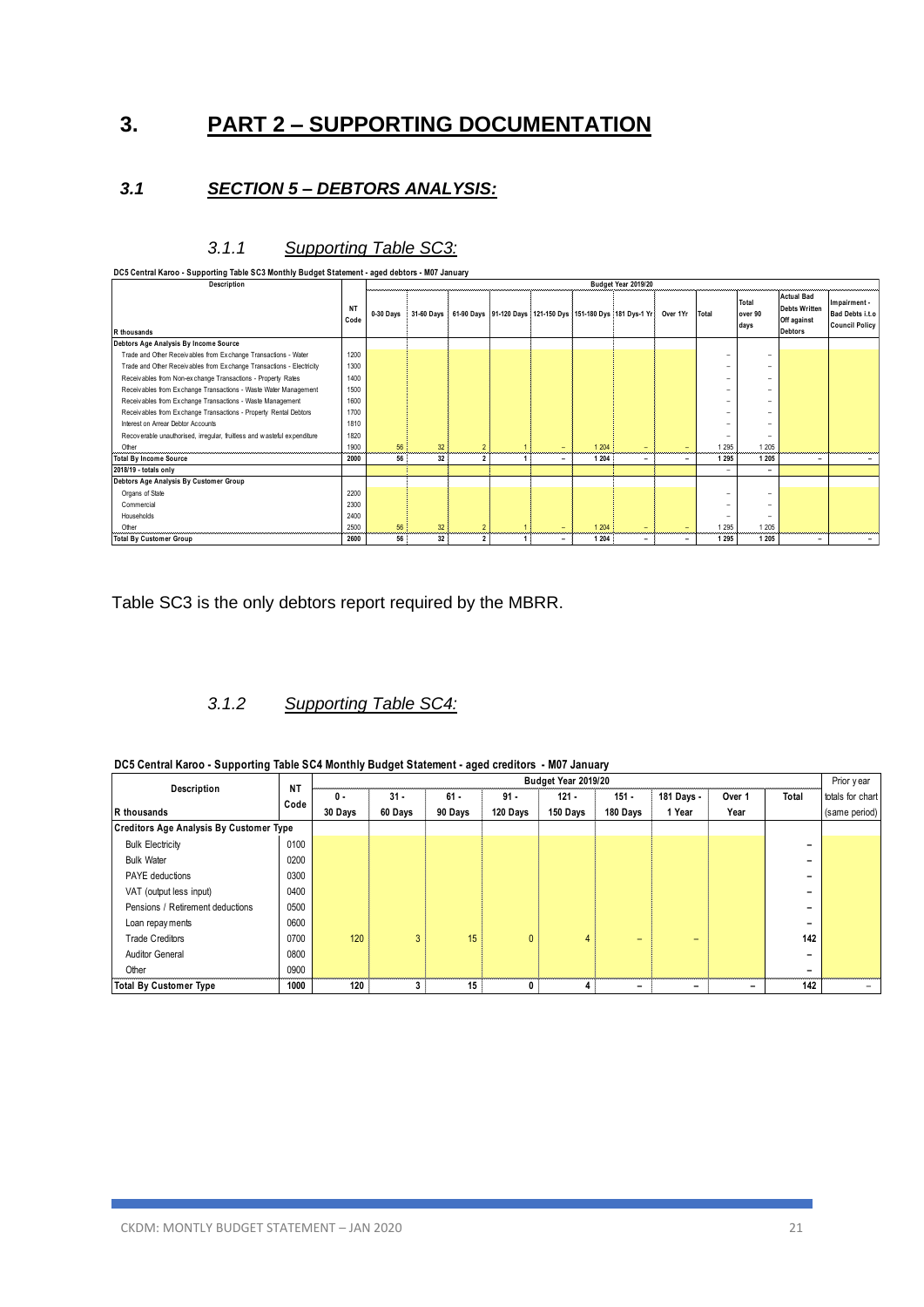### *3.2 SECTION 6 – GRANT RECEIPTS:*

### *3.2.1 Supporting Table SC6 – Grant Receipts:*

| Description<br>Ref<br>Audited<br>Original<br>Adjusted<br>YearTD<br>YearTD<br><b>YTD</b><br><b>YTD</b><br>Full Year<br>Monthly<br>Outcome<br><b>Budget</b><br><b>Budget</b><br>actual<br>actual<br>budget<br>variance<br>variance<br>Forecast<br>R thousands<br>%<br>1,2<br><b>RECEIPTS:</b><br><b>Operating Transfers and Grants</b><br>34 908<br>34 908<br>26,3%<br><b>National Government:</b><br>26 270<br>20 363<br>5 3 4 6<br>Ξ<br>$\overline{a}$<br>30 642<br>30 642<br>17875<br>5 1 0 8<br>Local Gov ernment Equitable Share<br>22 982<br>28,6%<br>$\equiv$<br>1 0 0 0<br>1 0 0 0<br>1 0 0 0<br>583<br>FMG - Internship Training<br>۳<br>1 2 3 1<br>1 2 3 1<br>862<br>718<br><b>EPWP</b> Incentive<br>-<br>2 0 3 5<br>2 0 3 5<br>1 4 2 6<br>1 1 8 7<br>239<br>20,1%<br><b>Rural Asset Management Grant</b><br>1884<br>1 0 26<br>(642)<br>$-62,5%$<br><b>Provincial Government:</b><br>1759<br>280<br>$\overline{a}$<br>÷.<br><b>WK FMG KAPASITEIT AFS</b><br>$\qquad \qquad -$<br><b>Disaster Management</b><br>÷<br>280<br>405<br>280<br>163<br><b>WP Financial Management Support Grant</b><br><b>WC - FMG CAPACITY</b><br>379<br>379<br>221<br>۳<br><b>WK FMG ERM SYSTEM</b><br>۰<br>WK FMG PDO COMPLIANCE<br>WK FMG ERM SYSTEM ROLL-FORWARD<br>WK FMG CAPACITY AUDIT ASSISTANCE<br>WK FMG CAPACITY IA SYSTEM<br>÷<br><b>WOSA</b><br>1 100<br>1 100<br>642<br>(642)<br>$-100,0%$<br>LG GEGRADUEERDE INTERNSKAP<br>$\overline{4}$<br>$\qquad \qquad -$<br>-<br>٠<br>۰<br><b>District Municipality:</b><br>$\blacksquare$<br>-<br>Ξ<br>-<br>÷<br>$\overline{a}$<br>[insert description]<br>÷<br>7 190<br>4 1 9 4<br>Other grant providers:<br>7 190<br>439<br>(3755)<br>$-89,5%$<br>$\blacksquare$<br>$\overline{a}$<br><b>CHIETA</b><br>1 300<br>1 300<br>439<br>(319)<br>$-42,1%$<br>758<br>2 8 5 0<br><b>LGSETA</b><br>2 8 5 0<br>1663<br>÷<br>40<br><b>LGSETA MANDATORY GRANT</b><br>40<br>23<br>Audit fee<br>3 0 0 0<br>3 0 0 0<br>1750<br>5<br><b>Total Operating Transfers and Grants</b><br>43 857<br>43 982<br>26 989<br>25 583<br>950<br>3.7%<br>$\overline{a}$<br>$\overline{a}$<br><b>National Government:</b><br>L,<br>L,<br>$\overline{a}$<br>L,<br>÷<br>Other capital transfers [insert description]<br>۳<br><b>Provincial Government:</b><br>$\overline{\phantom{a}}$<br>$\frac{1}{2}$<br>$\frac{1}{2}$<br>$\overline{\phantom{0}}$<br>$\qquad \qquad \blacksquare$<br>÷,<br>÷,<br>Fire department capacity building<br>L,<br>÷<br><b>District Municipality:</b><br>$\frac{1}{2}$<br>÷,<br>$\frac{1}{2}$<br>$\overline{\phantom{0}}$<br>$\overline{a}$<br>$\overline{a}$<br>÷,<br>[insert description]<br>L.<br>$\overline{\phantom{0}}$<br>Other grant providers:<br>$\qquad \qquad \blacksquare$<br>÷<br>$\qquad \qquad \blacksquare$<br>$\overline{\phantom{0}}$<br>$\qquad \qquad \blacksquare$<br>$\overline{\phantom{0}}$<br>÷,<br>[insert description]<br>$\overline{a}$<br>$\sqrt{5}$<br>$\blacksquare$<br>$\blacksquare$<br>$\overline{\phantom{0}}$<br>۳<br>$\rightarrow$<br>Ē,<br>5<br>43 857<br>43 982<br>26 989<br>25 583<br>950<br>3,7%<br>$\overline{\phantom{a}}$<br>÷.<br>$\equiv$ |                                           | 2018/19 | <b>Budget Year</b> |  |  |  |  |
|-----------------------------------------------------------------------------------------------------------------------------------------------------------------------------------------------------------------------------------------------------------------------------------------------------------------------------------------------------------------------------------------------------------------------------------------------------------------------------------------------------------------------------------------------------------------------------------------------------------------------------------------------------------------------------------------------------------------------------------------------------------------------------------------------------------------------------------------------------------------------------------------------------------------------------------------------------------------------------------------------------------------------------------------------------------------------------------------------------------------------------------------------------------------------------------------------------------------------------------------------------------------------------------------------------------------------------------------------------------------------------------------------------------------------------------------------------------------------------------------------------------------------------------------------------------------------------------------------------------------------------------------------------------------------------------------------------------------------------------------------------------------------------------------------------------------------------------------------------------------------------------------------------------------------------------------------------------------------------------------------------------------------------------------------------------------------------------------------------------------------------------------------------------------------------------------------------------------------------------------------------------------------------------------------------------------------------------------------------------------------------------------------------------------------------------------------------------------------------------------------------------------------------------------------------------------------------------------------------------------------------------------------------------------------------------------------------------------------------------------------------------------------------------------------------------------------------------------------------------------------------------------------------------------------------------------------------------------------------------------------------------------------------------------------------------------------------------------------------------------------------|-------------------------------------------|---------|--------------------|--|--|--|--|
|                                                                                                                                                                                                                                                                                                                                                                                                                                                                                                                                                                                                                                                                                                                                                                                                                                                                                                                                                                                                                                                                                                                                                                                                                                                                                                                                                                                                                                                                                                                                                                                                                                                                                                                                                                                                                                                                                                                                                                                                                                                                                                                                                                                                                                                                                                                                                                                                                                                                                                                                                                                                                                                                                                                                                                                                                                                                                                                                                                                                                                                                                                                             |                                           |         |                    |  |  |  |  |
|                                                                                                                                                                                                                                                                                                                                                                                                                                                                                                                                                                                                                                                                                                                                                                                                                                                                                                                                                                                                                                                                                                                                                                                                                                                                                                                                                                                                                                                                                                                                                                                                                                                                                                                                                                                                                                                                                                                                                                                                                                                                                                                                                                                                                                                                                                                                                                                                                                                                                                                                                                                                                                                                                                                                                                                                                                                                                                                                                                                                                                                                                                                             |                                           |         |                    |  |  |  |  |
|                                                                                                                                                                                                                                                                                                                                                                                                                                                                                                                                                                                                                                                                                                                                                                                                                                                                                                                                                                                                                                                                                                                                                                                                                                                                                                                                                                                                                                                                                                                                                                                                                                                                                                                                                                                                                                                                                                                                                                                                                                                                                                                                                                                                                                                                                                                                                                                                                                                                                                                                                                                                                                                                                                                                                                                                                                                                                                                                                                                                                                                                                                                             |                                           |         |                    |  |  |  |  |
|                                                                                                                                                                                                                                                                                                                                                                                                                                                                                                                                                                                                                                                                                                                                                                                                                                                                                                                                                                                                                                                                                                                                                                                                                                                                                                                                                                                                                                                                                                                                                                                                                                                                                                                                                                                                                                                                                                                                                                                                                                                                                                                                                                                                                                                                                                                                                                                                                                                                                                                                                                                                                                                                                                                                                                                                                                                                                                                                                                                                                                                                                                                             |                                           |         |                    |  |  |  |  |
|                                                                                                                                                                                                                                                                                                                                                                                                                                                                                                                                                                                                                                                                                                                                                                                                                                                                                                                                                                                                                                                                                                                                                                                                                                                                                                                                                                                                                                                                                                                                                                                                                                                                                                                                                                                                                                                                                                                                                                                                                                                                                                                                                                                                                                                                                                                                                                                                                                                                                                                                                                                                                                                                                                                                                                                                                                                                                                                                                                                                                                                                                                                             |                                           |         |                    |  |  |  |  |
|                                                                                                                                                                                                                                                                                                                                                                                                                                                                                                                                                                                                                                                                                                                                                                                                                                                                                                                                                                                                                                                                                                                                                                                                                                                                                                                                                                                                                                                                                                                                                                                                                                                                                                                                                                                                                                                                                                                                                                                                                                                                                                                                                                                                                                                                                                                                                                                                                                                                                                                                                                                                                                                                                                                                                                                                                                                                                                                                                                                                                                                                                                                             |                                           |         |                    |  |  |  |  |
|                                                                                                                                                                                                                                                                                                                                                                                                                                                                                                                                                                                                                                                                                                                                                                                                                                                                                                                                                                                                                                                                                                                                                                                                                                                                                                                                                                                                                                                                                                                                                                                                                                                                                                                                                                                                                                                                                                                                                                                                                                                                                                                                                                                                                                                                                                                                                                                                                                                                                                                                                                                                                                                                                                                                                                                                                                                                                                                                                                                                                                                                                                                             |                                           |         |                    |  |  |  |  |
|                                                                                                                                                                                                                                                                                                                                                                                                                                                                                                                                                                                                                                                                                                                                                                                                                                                                                                                                                                                                                                                                                                                                                                                                                                                                                                                                                                                                                                                                                                                                                                                                                                                                                                                                                                                                                                                                                                                                                                                                                                                                                                                                                                                                                                                                                                                                                                                                                                                                                                                                                                                                                                                                                                                                                                                                                                                                                                                                                                                                                                                                                                                             |                                           |         |                    |  |  |  |  |
|                                                                                                                                                                                                                                                                                                                                                                                                                                                                                                                                                                                                                                                                                                                                                                                                                                                                                                                                                                                                                                                                                                                                                                                                                                                                                                                                                                                                                                                                                                                                                                                                                                                                                                                                                                                                                                                                                                                                                                                                                                                                                                                                                                                                                                                                                                                                                                                                                                                                                                                                                                                                                                                                                                                                                                                                                                                                                                                                                                                                                                                                                                                             |                                           |         |                    |  |  |  |  |
|                                                                                                                                                                                                                                                                                                                                                                                                                                                                                                                                                                                                                                                                                                                                                                                                                                                                                                                                                                                                                                                                                                                                                                                                                                                                                                                                                                                                                                                                                                                                                                                                                                                                                                                                                                                                                                                                                                                                                                                                                                                                                                                                                                                                                                                                                                                                                                                                                                                                                                                                                                                                                                                                                                                                                                                                                                                                                                                                                                                                                                                                                                                             |                                           |         |                    |  |  |  |  |
|                                                                                                                                                                                                                                                                                                                                                                                                                                                                                                                                                                                                                                                                                                                                                                                                                                                                                                                                                                                                                                                                                                                                                                                                                                                                                                                                                                                                                                                                                                                                                                                                                                                                                                                                                                                                                                                                                                                                                                                                                                                                                                                                                                                                                                                                                                                                                                                                                                                                                                                                                                                                                                                                                                                                                                                                                                                                                                                                                                                                                                                                                                                             |                                           |         |                    |  |  |  |  |
|                                                                                                                                                                                                                                                                                                                                                                                                                                                                                                                                                                                                                                                                                                                                                                                                                                                                                                                                                                                                                                                                                                                                                                                                                                                                                                                                                                                                                                                                                                                                                                                                                                                                                                                                                                                                                                                                                                                                                                                                                                                                                                                                                                                                                                                                                                                                                                                                                                                                                                                                                                                                                                                                                                                                                                                                                                                                                                                                                                                                                                                                                                                             |                                           |         |                    |  |  |  |  |
|                                                                                                                                                                                                                                                                                                                                                                                                                                                                                                                                                                                                                                                                                                                                                                                                                                                                                                                                                                                                                                                                                                                                                                                                                                                                                                                                                                                                                                                                                                                                                                                                                                                                                                                                                                                                                                                                                                                                                                                                                                                                                                                                                                                                                                                                                                                                                                                                                                                                                                                                                                                                                                                                                                                                                                                                                                                                                                                                                                                                                                                                                                                             |                                           |         |                    |  |  |  |  |
|                                                                                                                                                                                                                                                                                                                                                                                                                                                                                                                                                                                                                                                                                                                                                                                                                                                                                                                                                                                                                                                                                                                                                                                                                                                                                                                                                                                                                                                                                                                                                                                                                                                                                                                                                                                                                                                                                                                                                                                                                                                                                                                                                                                                                                                                                                                                                                                                                                                                                                                                                                                                                                                                                                                                                                                                                                                                                                                                                                                                                                                                                                                             |                                           |         |                    |  |  |  |  |
|                                                                                                                                                                                                                                                                                                                                                                                                                                                                                                                                                                                                                                                                                                                                                                                                                                                                                                                                                                                                                                                                                                                                                                                                                                                                                                                                                                                                                                                                                                                                                                                                                                                                                                                                                                                                                                                                                                                                                                                                                                                                                                                                                                                                                                                                                                                                                                                                                                                                                                                                                                                                                                                                                                                                                                                                                                                                                                                                                                                                                                                                                                                             |                                           |         |                    |  |  |  |  |
|                                                                                                                                                                                                                                                                                                                                                                                                                                                                                                                                                                                                                                                                                                                                                                                                                                                                                                                                                                                                                                                                                                                                                                                                                                                                                                                                                                                                                                                                                                                                                                                                                                                                                                                                                                                                                                                                                                                                                                                                                                                                                                                                                                                                                                                                                                                                                                                                                                                                                                                                                                                                                                                                                                                                                                                                                                                                                                                                                                                                                                                                                                                             |                                           |         |                    |  |  |  |  |
|                                                                                                                                                                                                                                                                                                                                                                                                                                                                                                                                                                                                                                                                                                                                                                                                                                                                                                                                                                                                                                                                                                                                                                                                                                                                                                                                                                                                                                                                                                                                                                                                                                                                                                                                                                                                                                                                                                                                                                                                                                                                                                                                                                                                                                                                                                                                                                                                                                                                                                                                                                                                                                                                                                                                                                                                                                                                                                                                                                                                                                                                                                                             |                                           |         |                    |  |  |  |  |
|                                                                                                                                                                                                                                                                                                                                                                                                                                                                                                                                                                                                                                                                                                                                                                                                                                                                                                                                                                                                                                                                                                                                                                                                                                                                                                                                                                                                                                                                                                                                                                                                                                                                                                                                                                                                                                                                                                                                                                                                                                                                                                                                                                                                                                                                                                                                                                                                                                                                                                                                                                                                                                                                                                                                                                                                                                                                                                                                                                                                                                                                                                                             |                                           |         |                    |  |  |  |  |
|                                                                                                                                                                                                                                                                                                                                                                                                                                                                                                                                                                                                                                                                                                                                                                                                                                                                                                                                                                                                                                                                                                                                                                                                                                                                                                                                                                                                                                                                                                                                                                                                                                                                                                                                                                                                                                                                                                                                                                                                                                                                                                                                                                                                                                                                                                                                                                                                                                                                                                                                                                                                                                                                                                                                                                                                                                                                                                                                                                                                                                                                                                                             |                                           |         |                    |  |  |  |  |
|                                                                                                                                                                                                                                                                                                                                                                                                                                                                                                                                                                                                                                                                                                                                                                                                                                                                                                                                                                                                                                                                                                                                                                                                                                                                                                                                                                                                                                                                                                                                                                                                                                                                                                                                                                                                                                                                                                                                                                                                                                                                                                                                                                                                                                                                                                                                                                                                                                                                                                                                                                                                                                                                                                                                                                                                                                                                                                                                                                                                                                                                                                                             |                                           |         |                    |  |  |  |  |
|                                                                                                                                                                                                                                                                                                                                                                                                                                                                                                                                                                                                                                                                                                                                                                                                                                                                                                                                                                                                                                                                                                                                                                                                                                                                                                                                                                                                                                                                                                                                                                                                                                                                                                                                                                                                                                                                                                                                                                                                                                                                                                                                                                                                                                                                                                                                                                                                                                                                                                                                                                                                                                                                                                                                                                                                                                                                                                                                                                                                                                                                                                                             |                                           |         |                    |  |  |  |  |
|                                                                                                                                                                                                                                                                                                                                                                                                                                                                                                                                                                                                                                                                                                                                                                                                                                                                                                                                                                                                                                                                                                                                                                                                                                                                                                                                                                                                                                                                                                                                                                                                                                                                                                                                                                                                                                                                                                                                                                                                                                                                                                                                                                                                                                                                                                                                                                                                                                                                                                                                                                                                                                                                                                                                                                                                                                                                                                                                                                                                                                                                                                                             |                                           |         |                    |  |  |  |  |
|                                                                                                                                                                                                                                                                                                                                                                                                                                                                                                                                                                                                                                                                                                                                                                                                                                                                                                                                                                                                                                                                                                                                                                                                                                                                                                                                                                                                                                                                                                                                                                                                                                                                                                                                                                                                                                                                                                                                                                                                                                                                                                                                                                                                                                                                                                                                                                                                                                                                                                                                                                                                                                                                                                                                                                                                                                                                                                                                                                                                                                                                                                                             |                                           |         |                    |  |  |  |  |
|                                                                                                                                                                                                                                                                                                                                                                                                                                                                                                                                                                                                                                                                                                                                                                                                                                                                                                                                                                                                                                                                                                                                                                                                                                                                                                                                                                                                                                                                                                                                                                                                                                                                                                                                                                                                                                                                                                                                                                                                                                                                                                                                                                                                                                                                                                                                                                                                                                                                                                                                                                                                                                                                                                                                                                                                                                                                                                                                                                                                                                                                                                                             |                                           |         |                    |  |  |  |  |
|                                                                                                                                                                                                                                                                                                                                                                                                                                                                                                                                                                                                                                                                                                                                                                                                                                                                                                                                                                                                                                                                                                                                                                                                                                                                                                                                                                                                                                                                                                                                                                                                                                                                                                                                                                                                                                                                                                                                                                                                                                                                                                                                                                                                                                                                                                                                                                                                                                                                                                                                                                                                                                                                                                                                                                                                                                                                                                                                                                                                                                                                                                                             |                                           |         |                    |  |  |  |  |
|                                                                                                                                                                                                                                                                                                                                                                                                                                                                                                                                                                                                                                                                                                                                                                                                                                                                                                                                                                                                                                                                                                                                                                                                                                                                                                                                                                                                                                                                                                                                                                                                                                                                                                                                                                                                                                                                                                                                                                                                                                                                                                                                                                                                                                                                                                                                                                                                                                                                                                                                                                                                                                                                                                                                                                                                                                                                                                                                                                                                                                                                                                                             |                                           |         |                    |  |  |  |  |
|                                                                                                                                                                                                                                                                                                                                                                                                                                                                                                                                                                                                                                                                                                                                                                                                                                                                                                                                                                                                                                                                                                                                                                                                                                                                                                                                                                                                                                                                                                                                                                                                                                                                                                                                                                                                                                                                                                                                                                                                                                                                                                                                                                                                                                                                                                                                                                                                                                                                                                                                                                                                                                                                                                                                                                                                                                                                                                                                                                                                                                                                                                                             |                                           |         |                    |  |  |  |  |
|                                                                                                                                                                                                                                                                                                                                                                                                                                                                                                                                                                                                                                                                                                                                                                                                                                                                                                                                                                                                                                                                                                                                                                                                                                                                                                                                                                                                                                                                                                                                                                                                                                                                                                                                                                                                                                                                                                                                                                                                                                                                                                                                                                                                                                                                                                                                                                                                                                                                                                                                                                                                                                                                                                                                                                                                                                                                                                                                                                                                                                                                                                                             |                                           |         |                    |  |  |  |  |
|                                                                                                                                                                                                                                                                                                                                                                                                                                                                                                                                                                                                                                                                                                                                                                                                                                                                                                                                                                                                                                                                                                                                                                                                                                                                                                                                                                                                                                                                                                                                                                                                                                                                                                                                                                                                                                                                                                                                                                                                                                                                                                                                                                                                                                                                                                                                                                                                                                                                                                                                                                                                                                                                                                                                                                                                                                                                                                                                                                                                                                                                                                                             |                                           |         |                    |  |  |  |  |
|                                                                                                                                                                                                                                                                                                                                                                                                                                                                                                                                                                                                                                                                                                                                                                                                                                                                                                                                                                                                                                                                                                                                                                                                                                                                                                                                                                                                                                                                                                                                                                                                                                                                                                                                                                                                                                                                                                                                                                                                                                                                                                                                                                                                                                                                                                                                                                                                                                                                                                                                                                                                                                                                                                                                                                                                                                                                                                                                                                                                                                                                                                                             |                                           |         |                    |  |  |  |  |
|                                                                                                                                                                                                                                                                                                                                                                                                                                                                                                                                                                                                                                                                                                                                                                                                                                                                                                                                                                                                                                                                                                                                                                                                                                                                                                                                                                                                                                                                                                                                                                                                                                                                                                                                                                                                                                                                                                                                                                                                                                                                                                                                                                                                                                                                                                                                                                                                                                                                                                                                                                                                                                                                                                                                                                                                                                                                                                                                                                                                                                                                                                                             |                                           |         |                    |  |  |  |  |
|                                                                                                                                                                                                                                                                                                                                                                                                                                                                                                                                                                                                                                                                                                                                                                                                                                                                                                                                                                                                                                                                                                                                                                                                                                                                                                                                                                                                                                                                                                                                                                                                                                                                                                                                                                                                                                                                                                                                                                                                                                                                                                                                                                                                                                                                                                                                                                                                                                                                                                                                                                                                                                                                                                                                                                                                                                                                                                                                                                                                                                                                                                                             |                                           |         |                    |  |  |  |  |
|                                                                                                                                                                                                                                                                                                                                                                                                                                                                                                                                                                                                                                                                                                                                                                                                                                                                                                                                                                                                                                                                                                                                                                                                                                                                                                                                                                                                                                                                                                                                                                                                                                                                                                                                                                                                                                                                                                                                                                                                                                                                                                                                                                                                                                                                                                                                                                                                                                                                                                                                                                                                                                                                                                                                                                                                                                                                                                                                                                                                                                                                                                                             | <b>Capital Transfers and Grants</b>       |         |                    |  |  |  |  |
|                                                                                                                                                                                                                                                                                                                                                                                                                                                                                                                                                                                                                                                                                                                                                                                                                                                                                                                                                                                                                                                                                                                                                                                                                                                                                                                                                                                                                                                                                                                                                                                                                                                                                                                                                                                                                                                                                                                                                                                                                                                                                                                                                                                                                                                                                                                                                                                                                                                                                                                                                                                                                                                                                                                                                                                                                                                                                                                                                                                                                                                                                                                             |                                           |         |                    |  |  |  |  |
|                                                                                                                                                                                                                                                                                                                                                                                                                                                                                                                                                                                                                                                                                                                                                                                                                                                                                                                                                                                                                                                                                                                                                                                                                                                                                                                                                                                                                                                                                                                                                                                                                                                                                                                                                                                                                                                                                                                                                                                                                                                                                                                                                                                                                                                                                                                                                                                                                                                                                                                                                                                                                                                                                                                                                                                                                                                                                                                                                                                                                                                                                                                             |                                           |         |                    |  |  |  |  |
|                                                                                                                                                                                                                                                                                                                                                                                                                                                                                                                                                                                                                                                                                                                                                                                                                                                                                                                                                                                                                                                                                                                                                                                                                                                                                                                                                                                                                                                                                                                                                                                                                                                                                                                                                                                                                                                                                                                                                                                                                                                                                                                                                                                                                                                                                                                                                                                                                                                                                                                                                                                                                                                                                                                                                                                                                                                                                                                                                                                                                                                                                                                             |                                           |         |                    |  |  |  |  |
|                                                                                                                                                                                                                                                                                                                                                                                                                                                                                                                                                                                                                                                                                                                                                                                                                                                                                                                                                                                                                                                                                                                                                                                                                                                                                                                                                                                                                                                                                                                                                                                                                                                                                                                                                                                                                                                                                                                                                                                                                                                                                                                                                                                                                                                                                                                                                                                                                                                                                                                                                                                                                                                                                                                                                                                                                                                                                                                                                                                                                                                                                                                             |                                           |         |                    |  |  |  |  |
|                                                                                                                                                                                                                                                                                                                                                                                                                                                                                                                                                                                                                                                                                                                                                                                                                                                                                                                                                                                                                                                                                                                                                                                                                                                                                                                                                                                                                                                                                                                                                                                                                                                                                                                                                                                                                                                                                                                                                                                                                                                                                                                                                                                                                                                                                                                                                                                                                                                                                                                                                                                                                                                                                                                                                                                                                                                                                                                                                                                                                                                                                                                             |                                           |         |                    |  |  |  |  |
|                                                                                                                                                                                                                                                                                                                                                                                                                                                                                                                                                                                                                                                                                                                                                                                                                                                                                                                                                                                                                                                                                                                                                                                                                                                                                                                                                                                                                                                                                                                                                                                                                                                                                                                                                                                                                                                                                                                                                                                                                                                                                                                                                                                                                                                                                                                                                                                                                                                                                                                                                                                                                                                                                                                                                                                                                                                                                                                                                                                                                                                                                                                             |                                           |         |                    |  |  |  |  |
|                                                                                                                                                                                                                                                                                                                                                                                                                                                                                                                                                                                                                                                                                                                                                                                                                                                                                                                                                                                                                                                                                                                                                                                                                                                                                                                                                                                                                                                                                                                                                                                                                                                                                                                                                                                                                                                                                                                                                                                                                                                                                                                                                                                                                                                                                                                                                                                                                                                                                                                                                                                                                                                                                                                                                                                                                                                                                                                                                                                                                                                                                                                             |                                           |         |                    |  |  |  |  |
|                                                                                                                                                                                                                                                                                                                                                                                                                                                                                                                                                                                                                                                                                                                                                                                                                                                                                                                                                                                                                                                                                                                                                                                                                                                                                                                                                                                                                                                                                                                                                                                                                                                                                                                                                                                                                                                                                                                                                                                                                                                                                                                                                                                                                                                                                                                                                                                                                                                                                                                                                                                                                                                                                                                                                                                                                                                                                                                                                                                                                                                                                                                             |                                           |         |                    |  |  |  |  |
|                                                                                                                                                                                                                                                                                                                                                                                                                                                                                                                                                                                                                                                                                                                                                                                                                                                                                                                                                                                                                                                                                                                                                                                                                                                                                                                                                                                                                                                                                                                                                                                                                                                                                                                                                                                                                                                                                                                                                                                                                                                                                                                                                                                                                                                                                                                                                                                                                                                                                                                                                                                                                                                                                                                                                                                                                                                                                                                                                                                                                                                                                                                             |                                           |         |                    |  |  |  |  |
|                                                                                                                                                                                                                                                                                                                                                                                                                                                                                                                                                                                                                                                                                                                                                                                                                                                                                                                                                                                                                                                                                                                                                                                                                                                                                                                                                                                                                                                                                                                                                                                                                                                                                                                                                                                                                                                                                                                                                                                                                                                                                                                                                                                                                                                                                                                                                                                                                                                                                                                                                                                                                                                                                                                                                                                                                                                                                                                                                                                                                                                                                                                             |                                           |         |                    |  |  |  |  |
|                                                                                                                                                                                                                                                                                                                                                                                                                                                                                                                                                                                                                                                                                                                                                                                                                                                                                                                                                                                                                                                                                                                                                                                                                                                                                                                                                                                                                                                                                                                                                                                                                                                                                                                                                                                                                                                                                                                                                                                                                                                                                                                                                                                                                                                                                                                                                                                                                                                                                                                                                                                                                                                                                                                                                                                                                                                                                                                                                                                                                                                                                                                             |                                           |         |                    |  |  |  |  |
|                                                                                                                                                                                                                                                                                                                                                                                                                                                                                                                                                                                                                                                                                                                                                                                                                                                                                                                                                                                                                                                                                                                                                                                                                                                                                                                                                                                                                                                                                                                                                                                                                                                                                                                                                                                                                                                                                                                                                                                                                                                                                                                                                                                                                                                                                                                                                                                                                                                                                                                                                                                                                                                                                                                                                                                                                                                                                                                                                                                                                                                                                                                             |                                           |         |                    |  |  |  |  |
|                                                                                                                                                                                                                                                                                                                                                                                                                                                                                                                                                                                                                                                                                                                                                                                                                                                                                                                                                                                                                                                                                                                                                                                                                                                                                                                                                                                                                                                                                                                                                                                                                                                                                                                                                                                                                                                                                                                                                                                                                                                                                                                                                                                                                                                                                                                                                                                                                                                                                                                                                                                                                                                                                                                                                                                                                                                                                                                                                                                                                                                                                                                             |                                           |         |                    |  |  |  |  |
|                                                                                                                                                                                                                                                                                                                                                                                                                                                                                                                                                                                                                                                                                                                                                                                                                                                                                                                                                                                                                                                                                                                                                                                                                                                                                                                                                                                                                                                                                                                                                                                                                                                                                                                                                                                                                                                                                                                                                                                                                                                                                                                                                                                                                                                                                                                                                                                                                                                                                                                                                                                                                                                                                                                                                                                                                                                                                                                                                                                                                                                                                                                             |                                           |         |                    |  |  |  |  |
|                                                                                                                                                                                                                                                                                                                                                                                                                                                                                                                                                                                                                                                                                                                                                                                                                                                                                                                                                                                                                                                                                                                                                                                                                                                                                                                                                                                                                                                                                                                                                                                                                                                                                                                                                                                                                                                                                                                                                                                                                                                                                                                                                                                                                                                                                                                                                                                                                                                                                                                                                                                                                                                                                                                                                                                                                                                                                                                                                                                                                                                                                                                             | <b>Total Capital Transfers and Grants</b> |         |                    |  |  |  |  |
|                                                                                                                                                                                                                                                                                                                                                                                                                                                                                                                                                                                                                                                                                                                                                                                                                                                                                                                                                                                                                                                                                                                                                                                                                                                                                                                                                                                                                                                                                                                                                                                                                                                                                                                                                                                                                                                                                                                                                                                                                                                                                                                                                                                                                                                                                                                                                                                                                                                                                                                                                                                                                                                                                                                                                                                                                                                                                                                                                                                                                                                                                                                             | TOTAL RECEIPTS OF TRANSFERS & GRANTS      |         |                    |  |  |  |  |

#### **DC5 Central Karoo - Supporting Table SC6 Monthly Budget Statement - transfers and grant receipts - M07 January**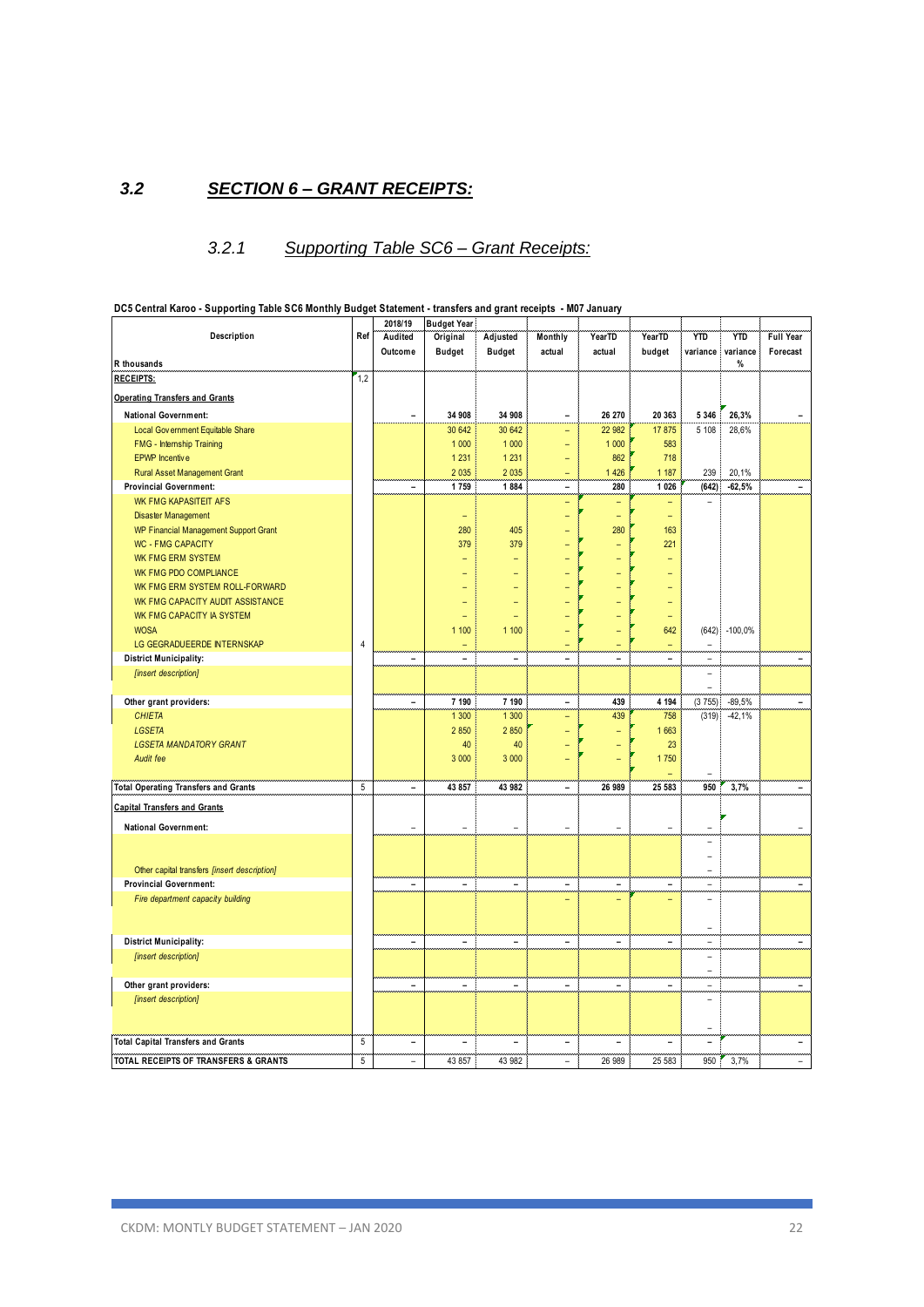### *3.2.2 Supporting Table SC7(1) – Grant Expenditure:*

|                                                         | 2018/19<br>Budget Year 2019/20 |                          |                                |                          |                          |                          |               |                          |                 |                          |
|---------------------------------------------------------|--------------------------------|--------------------------|--------------------------------|--------------------------|--------------------------|--------------------------|---------------|--------------------------|-----------------|--------------------------|
| Description                                             | Ref                            | Audited                  | Original                       | Adjusted                 | Monthly                  | YearTD                   | YearTD        | <b>YTD</b>               | <b>YTD</b>      | <b>Full Year</b>         |
|                                                         |                                | Outcome                  | <b>Budget</b>                  | <b>Budget</b>            | actual                   | actual                   | budget        | variance                 | variance        | Forecast                 |
| R thousands                                             |                                |                          |                                |                          |                          |                          |               |                          | %               |                          |
| <b>EXPENDITURE</b>                                      |                                |                          |                                |                          |                          |                          |               |                          |                 |                          |
| Operating expenditure of Transfers and Grants           |                                |                          |                                |                          |                          |                          |               |                          |                 |                          |
| <b>National Government:</b>                             |                                | $\blacksquare$           | 34 908                         | 34 908                   | 2 7 2 6                  | 19 26 2                  | 20 363        | (1101)                   | $-5,4%$         |                          |
| Local Gov ernment Equitable Share                       |                                |                          | 30 642                         | 30 642                   | 2 5 5 4                  | 17875                    | 17875         |                          |                 |                          |
| FMG - Internship Training                               |                                |                          | 1 0 0 0                        | 1 0 0 0                  | 60                       | 670                      | 583           | 87                       | 14,9%           |                          |
| EPWP Incentive                                          |                                |                          | 1 2 3 1                        | 1 2 3 1                  | 112                      | 717                      | 718           | (1)                      | $-0,1%$         |                          |
| Rural Asset Management Grant                            |                                |                          | 2 0 3 5                        | 2 0 3 5                  | $\equiv$                 | $\overline{\phantom{0}}$ | 1 1 8 7       | (1 187)                  | $-100,0%$       |                          |
| <b>Provincial Government:</b>                           |                                | $\equiv$                 | 1759                           | 1884                     | 4                        | 705                      | 1 0 26        | $\blacksquare$           |                 | ÷.                       |
| WK FMG KAPASITEIT AFS                                   |                                |                          |                                |                          | ۳                        | $\overline{\phantom{0}}$ |               | ÷                        |                 |                          |
| Disaster Management                                     |                                |                          |                                |                          | Ξ                        | ÷,                       | L,            | L,                       |                 |                          |
| WP Financial Management Support Grant                   |                                |                          | 280                            | 405                      | ÷                        | 244                      | 163           |                          |                 |                          |
| WC - FMG CAPACITY                                       |                                |                          | 379                            | 379                      | ÷                        | 129                      | 221           |                          |                 |                          |
| WK FMG ERM SYSTEM                                       |                                |                          |                                |                          |                          |                          |               |                          |                 |                          |
|                                                         |                                |                          |                                | Ξ                        |                          |                          |               |                          |                 |                          |
| WK FMG PDO COMPLIANCE<br>WK FMG ERM SYSTEM ROLL-FORWARD |                                |                          | $\overline{\phantom{0}}$<br>Ē. | ۳<br>۳                   | $\overline{a}$           |                          | -             |                          |                 |                          |
|                                                         |                                |                          |                                |                          |                          |                          |               |                          |                 |                          |
| WK FMG CAPACITY AUDIT ASSISTANCE                        |                                |                          | Ē.                             | ۳                        |                          |                          | -             |                          |                 |                          |
| WK FMG CAPACITY IA SYSTEM                               |                                |                          |                                |                          | $\overline{a}$           | ۳                        | -             |                          |                 |                          |
| <b>WOSA</b>                                             |                                |                          | 1 100                          | 1 100                    | $\overline{4}$           | 333                      | 642           |                          |                 |                          |
| LG GEGRADUEERDE INTERNSKAP                              |                                |                          |                                |                          |                          | Ξ                        |               | $\overline{\phantom{0}}$ |                 |                          |
| <b>District Municipality:</b>                           |                                | $\equiv$                 | $\equiv$                       | $\equiv$                 | $\equiv$                 | ۳                        | $\equiv$      | ÷                        |                 | $\overline{\phantom{0}}$ |
|                                                         |                                |                          |                                |                          |                          |                          |               | $\overline{\phantom{0}}$ |                 |                          |
| [insert description]                                    |                                |                          |                                |                          |                          |                          |               | L,                       |                 |                          |
| Other grant providers:                                  |                                | ÷                        | 7 190                          | 7 190                    | $\blacksquare$           | 16                       | 4 1 9 4       | (4 178)                  | $-99,6%$        |                          |
| CHIETA                                                  |                                |                          | 1 300                          | 1 300                    | ۳                        | 3                        | 758           | (755)                    | $-99,6%$        |                          |
| LGSETA                                                  |                                |                          | 2 8 5 0                        | 2850                     | ٠                        | $\overline{\phantom{0}}$ | 1663          |                          |                 |                          |
| <b>LGSETA MANDATORY GRANT</b>                           |                                |                          | 40                             | 40                       |                          | 13                       | 23            |                          |                 |                          |
| Audit fee                                               |                                |                          | 3 0 0 0                        | 3 0 0 0                  |                          |                          | 1750          | (1750)                   | $-100,0%$       |                          |
| Total operating expenditure of Transfers and Grants:    |                                | $\blacksquare$           | 43 857                         | 43 982                   | 2 7 3 0                  | 19 983                   | 25 583        | (5279)                   | $-20,6%$        |                          |
| Capital expenditure of Transfers and Grants             |                                |                          |                                |                          |                          |                          |               |                          |                 |                          |
| <b>National Government:</b>                             |                                | $\overline{\phantom{a}}$ | ÷                              | $\overline{\phantom{a}}$ | L.                       | L.                       | ÷             | ۰                        |                 |                          |
|                                                         |                                |                          |                                |                          |                          |                          |               | ۰                        |                 |                          |
| Other capital transfers [insert description]            |                                |                          |                                |                          |                          |                          |               | ÷,                       |                 |                          |
| <b>Provincial Government:</b>                           |                                | $\ddot{\phantom{1}}$     | ÷,                             | $\overline{\phantom{0}}$ | $\ddot{\phantom{1}}$     | ÷,                       | -             | ÷                        |                 |                          |
| Fire department capacity building                       |                                |                          |                                |                          | ۰                        | ۰                        |               | ۰                        |                 |                          |
|                                                         |                                |                          |                                |                          |                          |                          |               | ۳                        |                 |                          |
| <b>District Municipality:</b>                           |                                | $\blacksquare$           | ÷                              | $\blacksquare$           | $\blacksquare$           | $\overline{\phantom{0}}$ | L.            | ÷                        |                 |                          |
|                                                         |                                |                          |                                |                          |                          |                          |               | L,                       |                 |                          |
|                                                         |                                |                          |                                |                          |                          |                          |               | ÷,                       |                 |                          |
| Other grant providers:                                  |                                | $\overline{\phantom{a}}$ | $\overline{\phantom{a}}$       | $\frac{1}{2}$            | $\overline{\phantom{a}}$ | $\overline{\phantom{a}}$ | $\frac{1}{2}$ | $\overline{\phantom{a}}$ |                 | $\overline{\phantom{a}}$ |
|                                                         |                                |                          |                                |                          |                          |                          |               | ۰                        |                 |                          |
|                                                         |                                |                          |                                |                          |                          |                          |               | ۳                        |                 |                          |
| Total capital expenditure of Transfers and Grants       |                                | $\blacksquare$           |                                | $\overline{\phantom{a}}$ |                          |                          |               |                          |                 |                          |
|                                                         |                                | $\overline{a}$           |                                |                          |                          |                          |               |                          |                 |                          |
| TOTAL EXPENDITURE OF TRANSFERS AND GRANTS               |                                |                          | 43 857                         | 43 982                   | 2 7 3 0                  | 19 983                   | 25 583        |                          | $(5279)$ -20,6% |                          |

#### **DC5 Central Karoo - Supporting Table SC7(1) Monthly Budget Statement - transfers and grant expenditure - M07 January**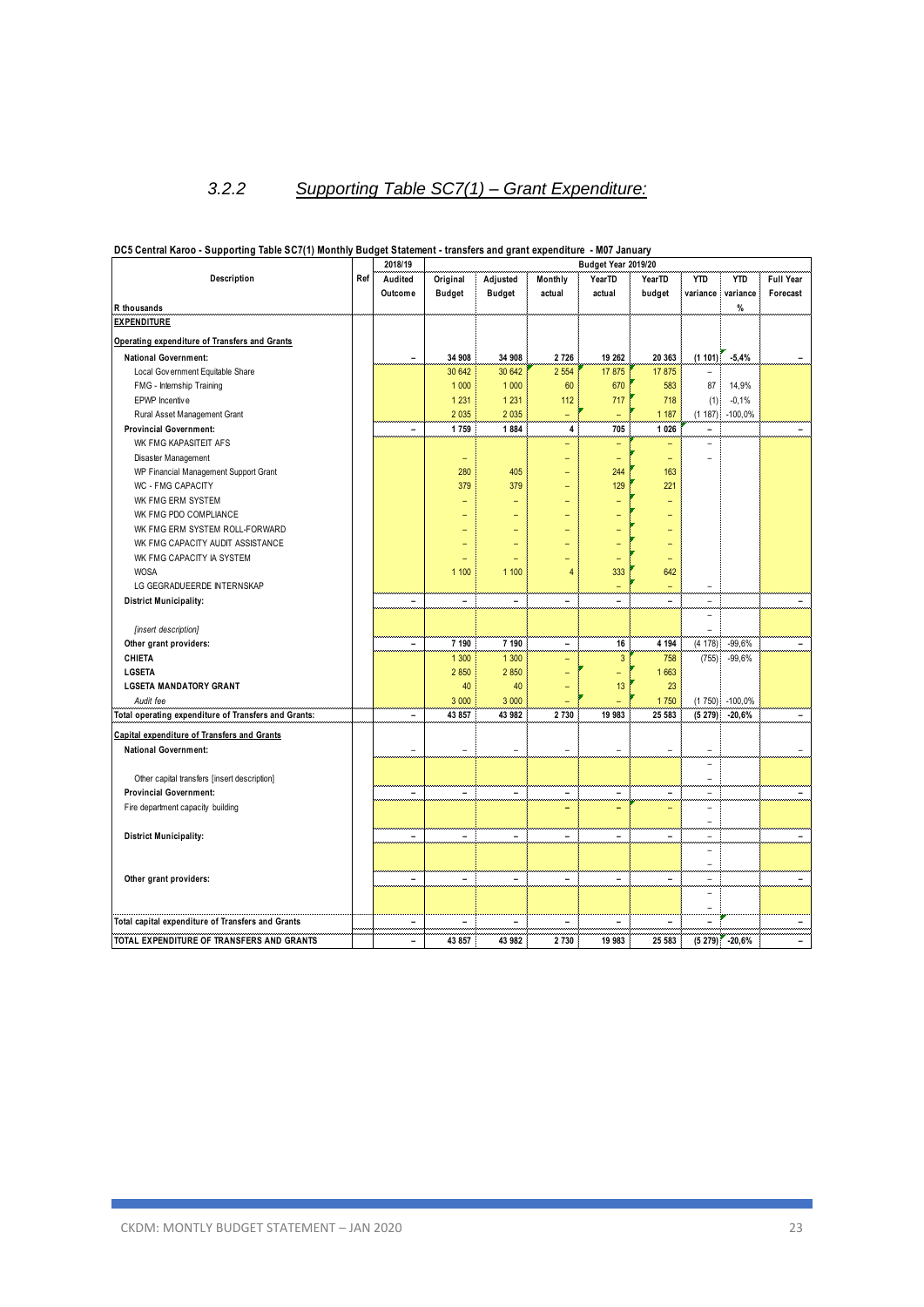### *3.3 SECTION 7 – CAPITAL PROGRAMME PERFORMANCE:*

### 3.3.1 Supporting Table C12:

Supporting Table C12 reconciled with Table C5.

| DOJ OCHTAI RAIOO - OUPPORTHY TADIC OOTE MOHTHY DUUGCI ORACHICHT - CAPITAL CAPCHURULO HOHU - MOT OAHUALY |                    |                           |                           |                          |                              |                  |                          |                             |                                         |
|---------------------------------------------------------------------------------------------------------|--------------------|---------------------------|---------------------------|--------------------------|------------------------------|------------------|--------------------------|-----------------------------|-----------------------------------------|
|                                                                                                         | 2018/19            |                           |                           |                          | Budget Year 2019/20          |                  |                          |                             |                                         |
| Month<br>R thousands                                                                                    | Audited<br>Outcome | Original<br><b>Budget</b> | Adjusted<br><b>Budget</b> | Monthly<br>actual        | Year <sub>TD</sub><br>actual | YearTD<br>budget | <b>YTD</b><br>variance   | <b>YTD</b><br>variance<br>% | % spend of<br>Original<br><b>Budget</b> |
| Monthly expenditure performance trend                                                                   |                    |                           |                           |                          |                              |                  |                          |                             |                                         |
| July                                                                                                    |                    | 62                        | 62                        |                          |                              | 62               | 58                       | 93,0%                       | 1%                                      |
| August                                                                                                  |                    | 65                        | 65                        | $\overline{\phantom{0}}$ |                              | 127              | -                        |                             |                                         |
| September                                                                                               |                    | 65                        | 65                        | $\overline{\phantom{0}}$ |                              | 193              | $\overline{\phantom{0}}$ |                             |                                         |
| October                                                                                                 |                    | 65                        | 65                        | (1)                      |                              | 258              |                          |                             |                                         |
| November                                                                                                |                    | 65                        | 65                        | 12                       | #VALUE!                      | 323              | #VALUE!                  | #VALUE!                     | #VALUE!                                 |
| December                                                                                                |                    | 65                        | 65                        | $\overline{\phantom{0}}$ |                              | 389              | $\overline{\phantom{0}}$ |                             |                                         |
| January                                                                                                 |                    | 65                        | 65                        | 35                       | #VALUE!                      | 454              | #VALUE!                  | #VALUE!                     | #VALUE!                                 |
| February                                                                                                |                    | 65                        | 65                        |                          |                              | 519              |                          |                             |                                         |
| March                                                                                                   |                    | 65                        | 65                        |                          |                              | 585              |                          |                             |                                         |
| April                                                                                                   |                    | 65                        | 65                        |                          |                              | 650              | -                        |                             |                                         |
| May                                                                                                     |                    | 65                        | 65                        |                          |                              | 715              | $\overline{\phantom{0}}$ |                             |                                         |
| June                                                                                                    |                    | 29                        | 29                        |                          |                              | 744              |                          |                             |                                         |
| <b>Total Capital expenditure</b>                                                                        | -                  | 744                       | 744                       | 50                       |                              |                  |                          |                             |                                         |

**DC5 Central Karoo - Supporting Table SC12 Monthly Budget Statement - capital expenditure trend - M07 January**